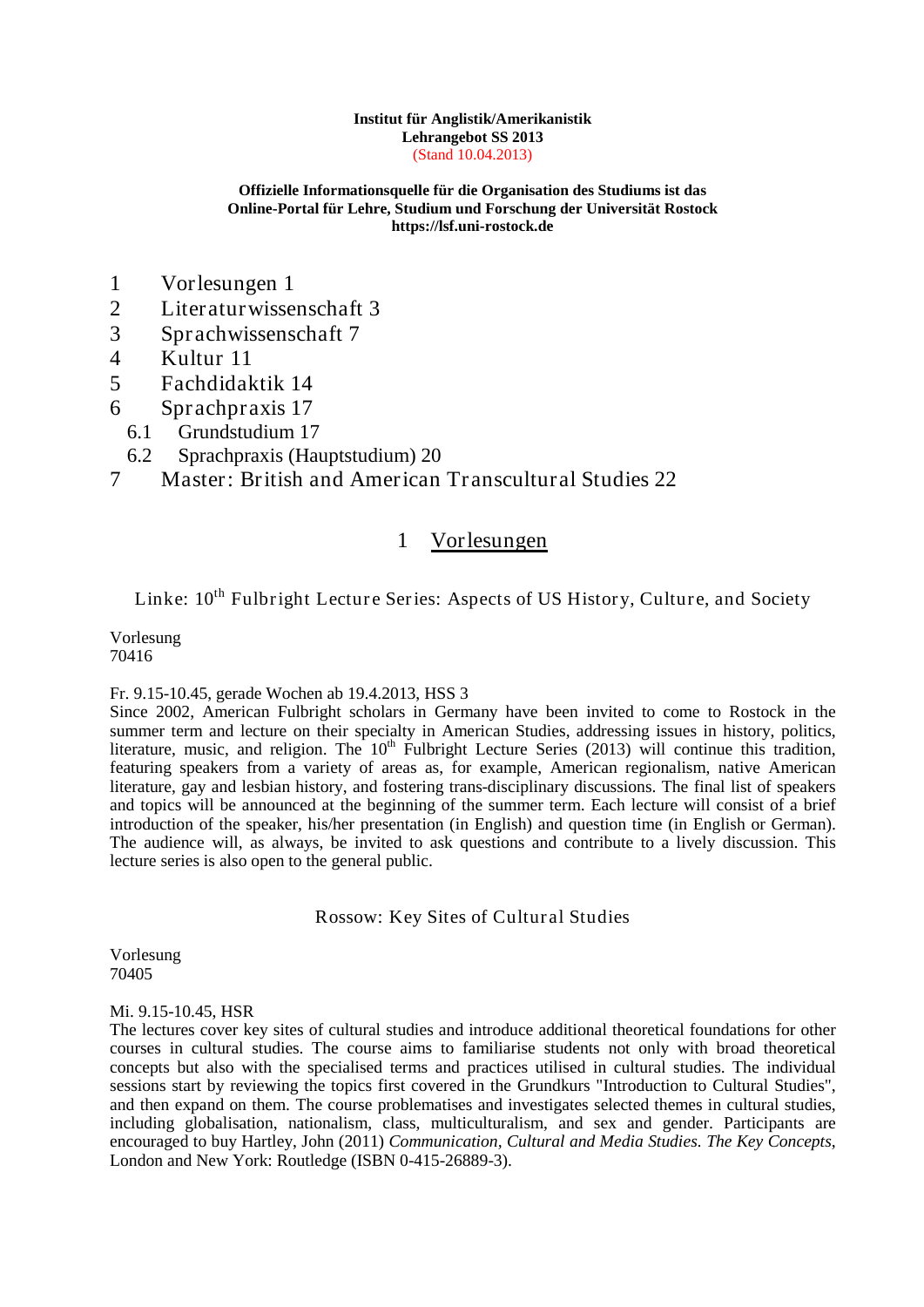# Linke: 20th Century US History on Film

Vorlesung 70417

### Fr. 9.15-10.45, ungerade Wochen, HSS 3

On the Fridays without Fulbright lectures, a series of talks will be offered on a selection of formative events and periods in 20<sup>th</sup> century American history such as the Great Depression, the Second World War, the Cold War, the Civil Rights movement, the student movement and the Vietnam War. Following a brief introduction to events and issues and a critical look at selected films, popular images and interpretations of the respective events will be discussed. Some of the films will be contemporary depictions of their time while others will be productions of a later time that re-envision the past from the distance and under the influence of contemporary ideas (e. g. *Good night and good luck*). The main goal of the lecture is to highlight the constructive and interpretive power of films on history which is concealed by the realistic mode of cinematic representation.

### Mackenthun: Survey Lecture American Literature: Part II

Vorlesung 70400

### Mi. 11.15-12.45, HSR ab 10.4.2013

The second part of the general survey lecture on American literature will explore Romanticism up to the multicultural literatures of the present day United States. Special emphasis will be placed on the impact of ethnicity, gender, and social relations on American writing. Most texts discussed in the lecture are included in the *Norton Anthology of American Literature*, ed. Nina Baym, whose purchase is recommended to students planning to specialize in American Studies. All students are obliged to purchase a *Reader* with a selection of texts discussed in this lecture. Acquisition of a Schein depends on passing the final quiz.

# Kornexl: Language Change in the History of English

Vorlesung 70409

### Di. 11.15-12.45, HSR

This lecture charts the historical development of English from its beginnings up to the present day, exploring major changes in the fields of spelling and phonology, morphology, syntax, vocabulary and semantics and investigating pragmatic factors of language use. Special attention will be given to aspects of variation as well as processes of standardization and to the linguistic properties and extralinguistic forces that have turned English into an international language of unique currency and status.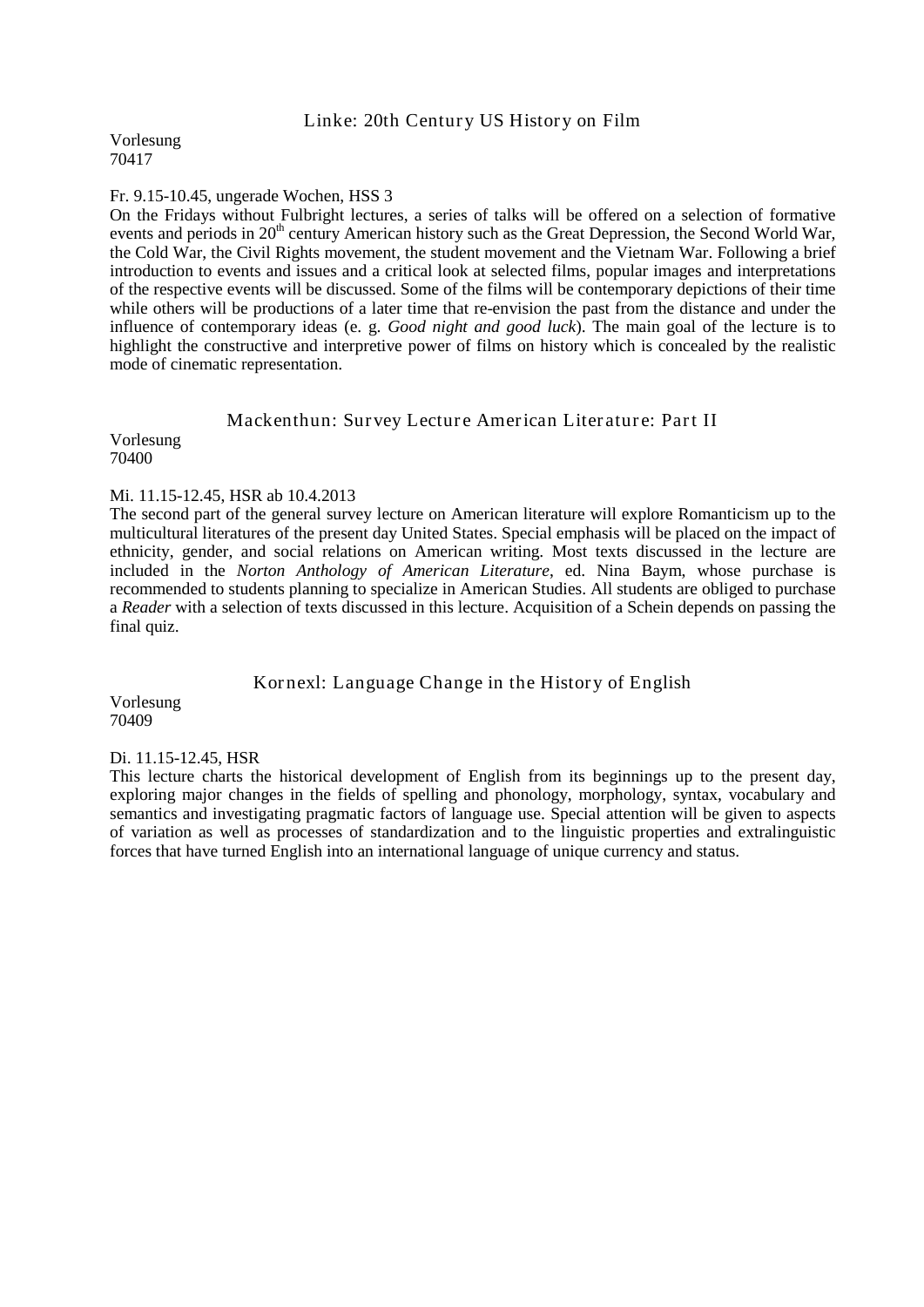# 2 Literaturwissenschaft

# <span id="page-2-0"></span>Hasenkamp: Einführung in die britische und amerikanische Literaturwissenschaft

Grundkurs 70102

### Di. 9.15-10.45, U-H1-126

*Plot* und *setting*, *perspective*, *genre*, *figures of speech* und *meter*, und was genau ist eigentlich Literatur? Dieser Kurs soll Ihnen systematisch die Grundlagen der Textanalyse und -interpretation vermitteln, die Sie für literaturwissenschaftliches Arbeiten in Ihrem weiteren Studium benötigen. Wir werden Kurzgeschichten, Gedichte, Dramenauszüge und eine Novelle lesen und anhand dieser Textbeispiele die Arbeit am Text üben und unterschiedliche literaturwissenschaftliche Fragestellungen erörtern. Abschließend behandeln wir auch Grundlagen des wissenschaftlichen Arbeitens (Quellenrecherche, Zitierweise).

Ein *Reader* mit Seminartexten wird zu Semesterbeginn zur Verfügung gestellt.

Wallat: Einführung in die britische und amerikanische Literaturwissenschaft

Grundkurs 70100

Di. 17.15-18.45, AB8023

Der Kurs möchte mit Grundbegriffen und zentralen Fragestellungen der Literaturwissenschaft unseres Faches vertraut machen, also in die Teilbereiche Literaturtheorie, Textanalyse und Literaturgeschichte einführen. Anhand von Werken aus unterschiedlichen Perioden, Gattungen und Kulturkreisen soll ein Eindruck von dem weiten Gegenstandsbereich der englischen und amerikanischen Literaturwissenschaft vermittelt und zugleich eine Anleitung zum Umgang mit Texten gegeben werden.

Eine Sitzung beginnt üblicherweise mit der gemeinsamen Interpretation eines literarischen Werks und geht dann, darauf aufbauend, in eine systematische Informationsbereitstellung durch den Lehrenden über. Klarer, Mario (2007) *Einführung in die Anglistisch-Amerikanistische* Literaturwissenschaft, WBG. ISBN - 10: 3534204832

Hemingway, Ernest (1952) *The Old Man and the Sea.* Reclam: ISBN 3-15-009075-x Williams, Tennessee (1945) *The Glass Menagerie.* Reclam: ISBN 3-15-009178-0 (Die Bücher von Klarer, Hemingway und Williams werden bei Thalia bestellt.)

Zittlau: American (Cyber)Punk Literature

Proseminar 70165

# Mo. 11.15-12.45, AB8023

This class will be based on two contemporary American novels to discuss recent tendencies in American literature. The first novel, Kathy Acker's *Blood and Guts in High School* (1978) is experimental fiction informed by politics, history and theory. Acker, often termed a punk poet, makes extensive use of metafictional strategies to reflect on the process and nature of writing. The more recent *Snow Crash* (1992) by Neal Stephenson picks up the idea of meta-writing within the age of virtual space(s). His work has been labelled cyberpunk, an established genre that draws upon science fiction and fantasies of virtual reality. In light of both novels, we will talk about strategies of contemporary writing and literary criticism, about genre conventions and metafiction, as well as topics like (post)gender and cyborg theory addressed by the texts.

Students must purchase and read: Kathy Acker, *Blood and Guts in High School.* New York: Grove Press, 1978. Neal Stephenson, *Snow Crash*. New York: Penguin, 1992.

Additional readings will be provided via Stud.IP.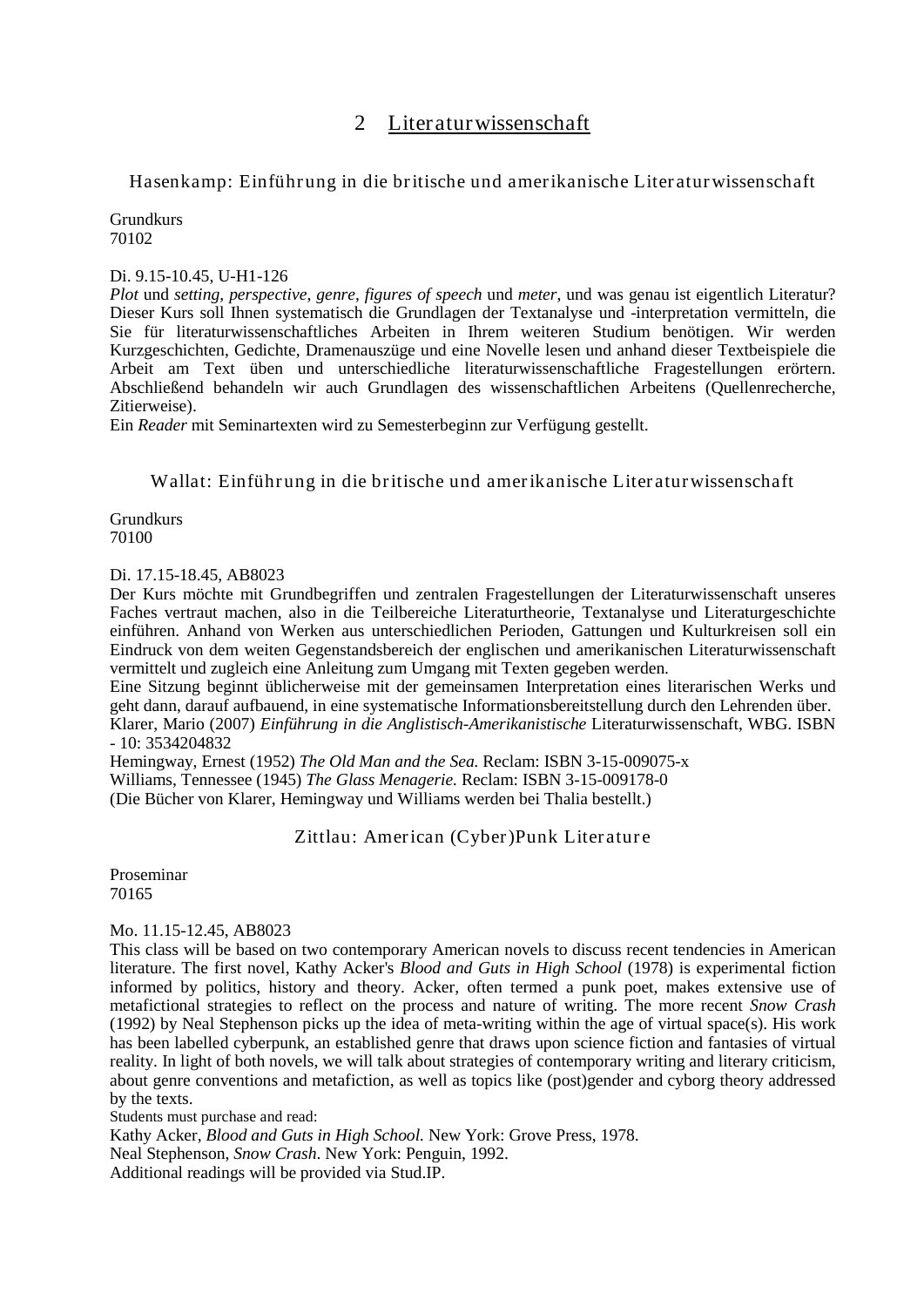# Schmitt-Kilb: *Jane Eyre* Through the Ages: Postcolonial and Other Rewritings of a Victorian Novel

Proseminar 70095

#### Mi. 11.15-12.45, U-H3-322

[Charlotte Brontë's](http://en.wikipedia.org/wiki/Charlotte_Bront%C3%AB) *Jane Eyre* (1847) is a classic of Victorian fiction which has inspired a host of rewritings in the past 150 years. In the seminar we will discuss the enduring fascination with the book and we will deal with theoretical and critical issues such as rewriting, writing back, intertextuality, pastiche, parody etc. in a postmodern and postcolonial context. Knowledge of the original work must of course precede these discussions. Thus the first part of the course aims to introduce you to *Jane Eyre* and to become familiar with major themes of the novel; following this, we will discuss Daphne DuMaurier's *Rebecca* (1938), Jean Rhys' *Wide Sargasso Sea* (1966) and Jasper Fforde's *The Eyre Affair* (2001) and look at the ways in which the original subject matter was bent to serve multiple literary needs in various historical and cultural contexts. Buy the books and start reading as soon as you can!

Schmitt-Kilb: Classics of English Poetry: Text, Context, Interpretation, Analysis

Proseminar 70096

### Di. 15.15-16.45, AB8023

Why poetry in the  $21<sup>st</sup>$  century? Poetry asks for close reading, close reading requires time (we don't have it!) and patience (go on!), the willingness to question the obvious (exhausting!) and to endure ambiguity (uh?). Nevertheless, poetry remains the genre best suited to teach us the art of attentive reading. In a world which is governed by the ideology of speed and progress / speed as progress, reading poetry can be considered an anti-ideological activity. – Building upon the basic knowledge about poetry acquired in the "Grundkurs", we will read canonical English/British poems since the 16<sup>th</sup> century. Each individual session will concentrate on only one or two poems, some sessions will be backed up with secondary material. Indepth discussion based on historical contextualization (political history if necessary, literary history, history of ideas...), paraphrase, formal and thematic analysis and possible critical approaches will form the core of each session. The small amount of compulsory reading gives you room for a thorough preparation at home, without which the seminar cannot succeed.

A reader will be provided at the beginning of the term. Please buy and read Nicholson Baker's entertaining novel *The Anthologist* (2009) as introduction and appetizer. I expect you to have read the book by April 2! Moreover, I recommend Richard Bradford's *Poetry: The Ultimate Guide* (2010) as complementary reading.

# Christinidis: Angela Carter's Postmodern Feminist Fairy Tales

Proseminar 70097

### Do. 11.15-12.45, U-H3-222 ab 11.4.2013

The child in "The Werewolf", one of Angela Carter's rewritings of Little Red Riding Hood, does not need to be rescued by the hunter – she takes her father's hunting knife and saves herself. But why does she kill granny? That is one of the issues we will be exploring in this seminar. In rewriting classical fairy tales from a feminist perspective, Angela Carter is not content to turn the female protagonists from passive victims into active heroines; her rewritings are complex reinterpretations that explore and sometimes subvert the social and psychological implications of the original tales. We will be reading Angela Carter's fairy tales and some of her short stories and compare them with the originals, examining the themes, narrative forms and style Carter uses to deconstruct ideals of femininity. We will also watch Neil Jordan's film *The Company of Wolves* (1984), based on three of Carter's tales. After looking at some fairy tale theory to better understand how Carter's rewritings work, we will have a stab at rewriting a classical fairy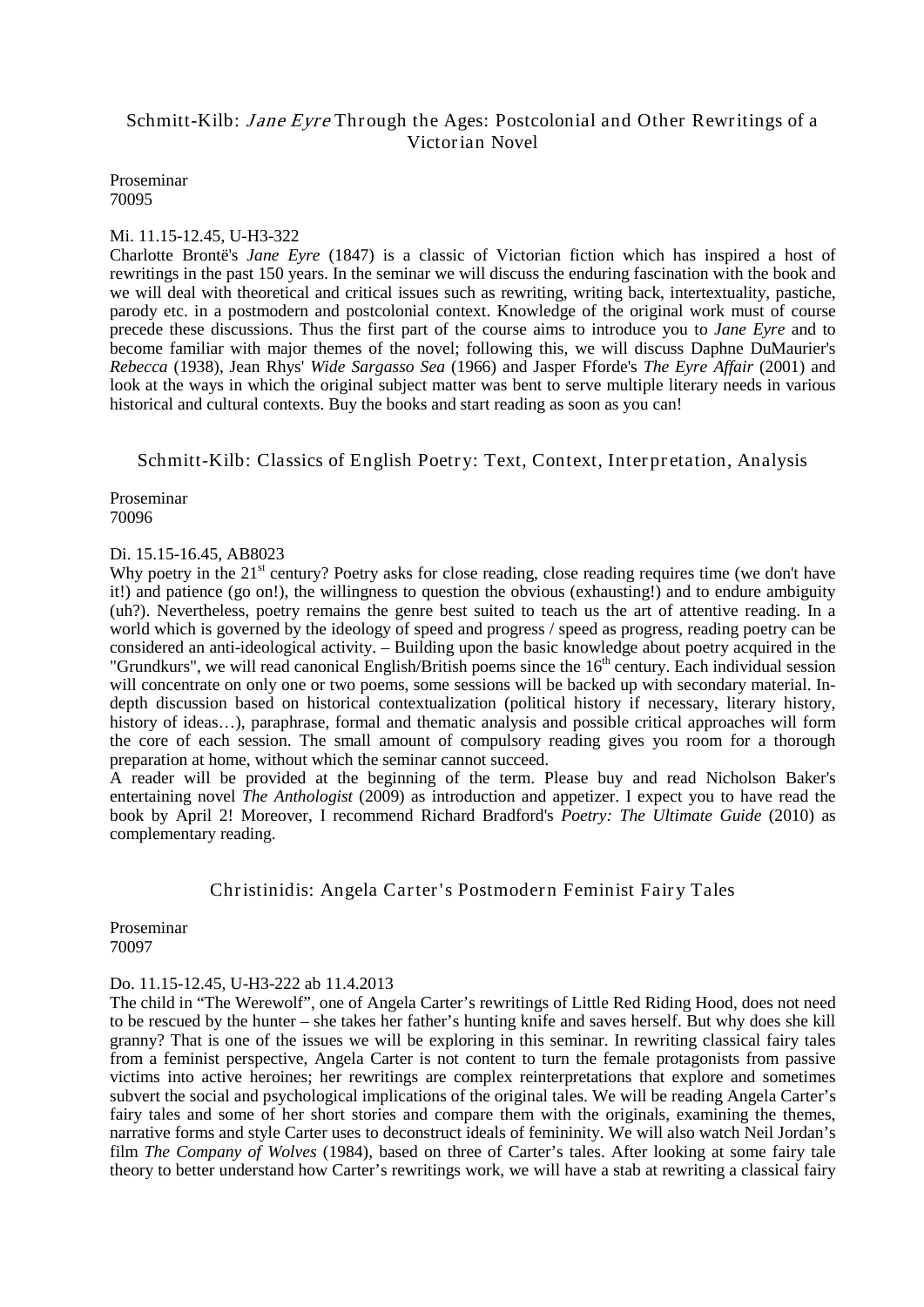tale ourselves. Please buy Angela Carter's *Burning Your Boats: Collected Short Stories* before the seminar – it contains all her fairy tales along with other short stories – and read the story "The Bloody Chamber."

### Wallat: The Art of Fiction, or How to Talk about Books

Proseminar 70123

#### Do. 09.15-10.45, AB8023

Based on the introductory seminar(s) to British and American literature, this course aims at the consolidation of techniques of literary analysis. Meant to be a supplementary introduction to literary terms and central problems of literary analysis, the course is practically orientated. Thus, classroom work will concentrate on the paradigmatic examination of the specific quality of poetic, dramatic and epic texts. Special emphasis will be put on theoretical and methodological as well as historical aspects of literary analysis. Works to be read are Walt Whitman's poem *"Song of the Open Road",* Nathaniel Hawthorne's novel *The Scarlet Letter,* Ernest Hemingway's short story "The Snows of Kilimanjaro" and Arthur Miller's play *Death of a Salesman.*

Prescribed critical texts are:

Lodge, David. *The Art of Fiction.* New York & London: Penguin Books, 1994. **ISBN-10:** 0140174923.

Landy, Alice and William Rodney Allen. *The Heath Introduction to Literature.* **Belmont:** Wadsworth Publishing, 1999). **ISBN-10:** 0395980704.

A *Reader* with additional primary texts (poems and short stories), a selected bibliography and a list of topics for term papers will be provided at the beginning of the course.

Schmitt-Kilb: Shakespeare's Histories: Richard II, Henry IV 1+2, Henry V

Hauptseminar 70157

### Di. 11.15-12.45, AB8028

Shakespeare's second tetralogy (tetralogy = compound work made up of four individual works) is a series of history plays composed between 1595 and 1599. *The Tragedy of King Richard the Second* (1595), *The History of Henry the Fourth* (1597-98), *The Second Part of Henry the Fourth* (1597-98) and *The Life of Henry the Fifth* (1598-99) are plays which cover the period from the downfall of Richard II at the hands of Henry IV (1399) through Henry V's victory over France in the Battle of Agincourt (1415). Far from only being concerned with late medieval issues, the plays are involved in the construction of the "Tudor myth" and of early modern English "nationalism"; they ask questions about power and politics, the nature of kingship, the private and the public etc. In order to understand the plays in their early modern context, a sound understanding of historical developments is as vital as knowledge of Elizabethan cultural discourses. Moreover, we will deal with recent critical approaches – most notably New Historicist and Cultural Materialist – to the plays. Please buy *The Norton Shakespeare: Histories* (ed. Stephen Greenblatt et al., ISBN-13: 978-0393931426). The "General Introduction" is a very good one indeed! Suggested introductory reading for the historical and cultural context: Ulrich Suerbaum, *Das elisabethanische Zeitalter* (Reclam 1989).

Schmitt-Kilb: The Novels of John Burnside

Hauptseminar 70158

# Fr. 13.15-14.45, AB8023

The novels of John Burnside (b. 1955) are not for the squeamish. Violence, crime, ecological catastrophe, death, spiritual abyss, guilt, childhood trauma and bad conscience are standard themes in his works. Burnside never lets us forget that the animal in us precedes – and will most probably survive – the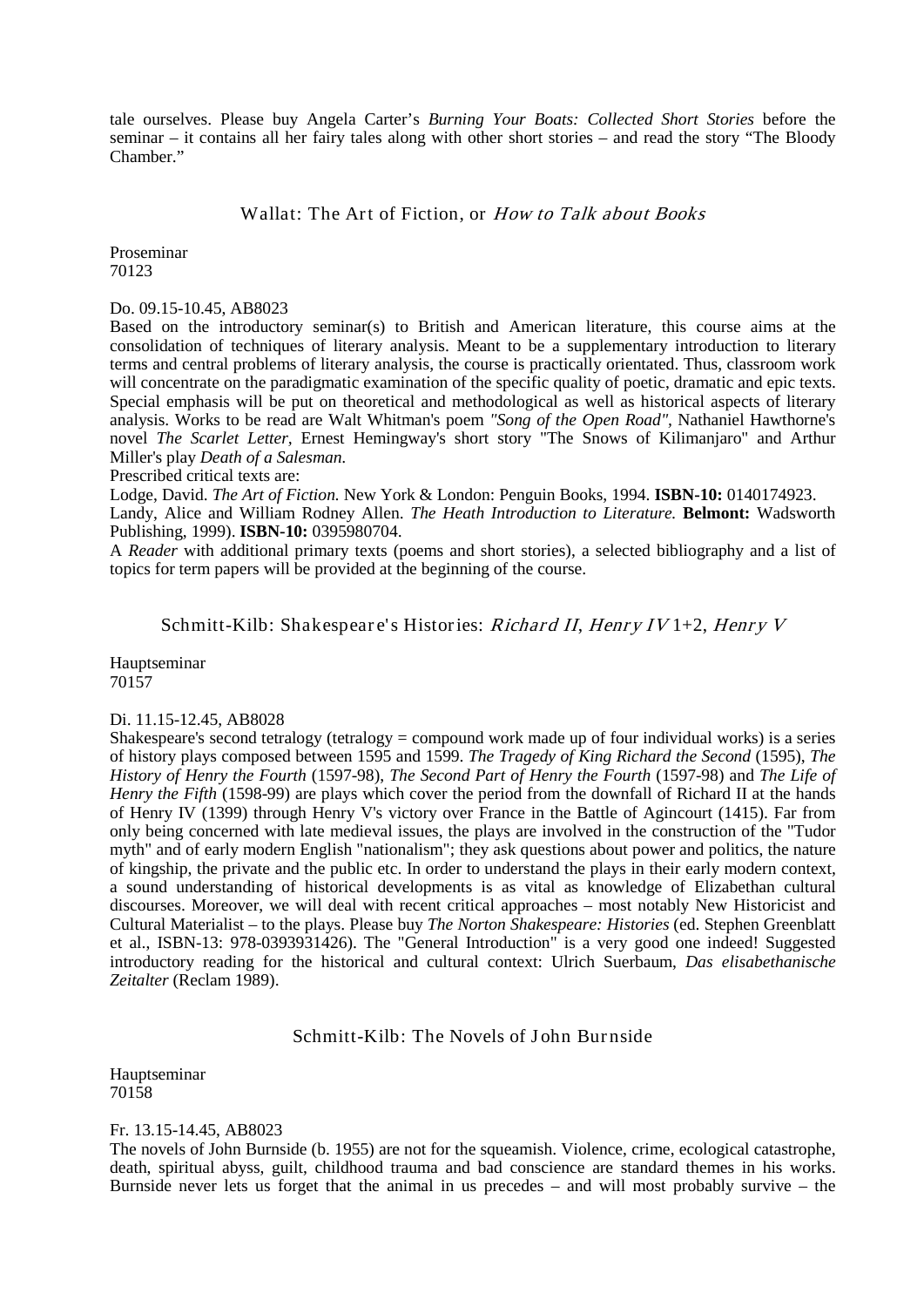civilized human being. Many of his characters are villains *and* victims who simultaneously offend against and suffer from social conditions and a blemished world. In the seminar, we will read the novels and discuss the philosophical, ecological and literary-artistic concerns of one of the most highly original voices in contemporary British fiction. Please buy and read *Living Nowhere* (2003), *The Devil's Footprints* (2007), *Glister* (2008) and *A Summer of Drowning* (2011). As an introduction to the personal sources of Burnside's literary preoccupations I suggest you read his highly acclaimed autobiographical book *A Lie About my Father* (2006).

# Christinidis: Mutability in English Poetry from Donne to Mar vell

Hauptseminar 70159

### Mi. 17.15-18.45, U-H3-222 ab 10.4.2013

The period between the beginning of John Donne's literary career in the 1590s and the death of Andrew Marvell in 1678 was characterised by upheaval in many areas of life. Politically, the period after Elizabeth I saw a failed Roman Catholic attempt to blow up Protestant monarch James I along with the Houses of Parliament, the civil wars of the 1640s and the execution of James I's successor, King Charles I, the 'protectorate' of Oliver Cromwell and, ultimately, the restoration of the monarchy in 1660 when Charles II became King. Several plagues, including the Great Plague of 1665, as well as the Great Fire of 1666, devastated London. Meanwhile, Europe was ravaged by the Thirty Years War and Galileo first confirmed and then was forced to recant the Copernican theory of the movement of the earth around the sun. Perhaps it is not all too surprising, then, that mutability – the tendency of things to change and decay – is an important theme of English poetry during this period of change and disorientation. In this seminar, we will reflect upon the challenges of analysing poetry that belongs to a historical period far removed from our own. We will explore the mutability-theme in its historical and literary context, but also consider its relevance to our own time. A reader containing primary texts will be provided at the beginning of the semester; supplementary reading will be provided through Stud.IP.

# Wallat: The Simple Art of Murder: American Crime Fiction

Hauptseminar 70156

### Fr. 11.15-12.45, AB8023

This course gives an introduction to the genre of crime fiction and equally provides a survey of the development of American detective fiction from Edgar Allen Poe to Tony Hillerman. Special emphasis will be put on the analysis of reasons for the enduring commercial success of mystery and crime fiction and its underlying codes and values.

Participants are asked to buy and read:

Hillerman, T. and Rosemary Herbert (eds.) (1997), *The Oxford Book of American Detective Stories,* New York, Oxford: Oxford University Press, ISBN: 0195117921.

Dashiell Hammett, *The Maltese Falcon* (1930) (1989) Vintage, ISBN-10: 0679722645.

Raymond Chandler, *The Big Sleep* (1939) (2003) Penguin, ISBN 0-14-010892-0.

Sarah Paretsky, *Black List* (2003), ISBN 0-399-15085-4.

# Mackenthun: American Maritime Encounters: Trade, Discovery, Identity (Trans-)Formation

Hauptseminar 70208

Fr. 11.15-12.45, AB8028 ab 12.4.2013 **Nicht für B.A.** Details finden Sie im Abschnitt "British and American Transcultural Studies".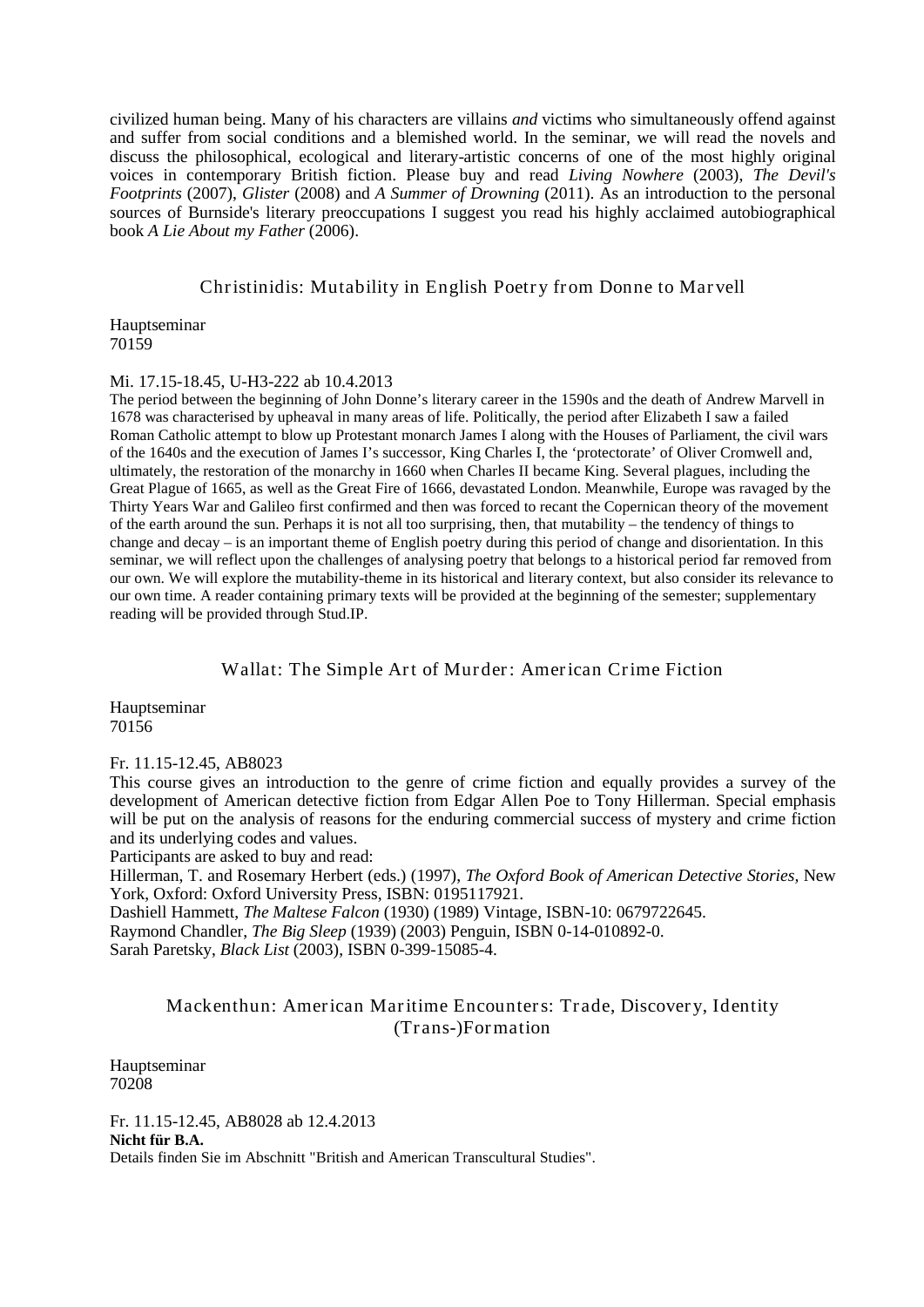# 3 Sprachwissenschaft

# Haselow: Contrastive Linguistics

<span id="page-6-0"></span>Proseminar 70019

### Mo. 13.15-14.45, AB8023

In this seminar we will carry out a comprehensive and fine-grained analysis of the major contrasts between English and German on different levels of linguistic description: phonology, morphology, syntax, the lexicon, and pragmatics. One of the goals of this contrastive study is to show how far the two closely related languages have moved apart, another one is to explore in what way contrastive linguistics may have useful implications for language teaching (mother tongue vs. foreign language) and translation (source vs. target language). Throughout this seminar we will try to subsume the various contrasts under higher-level generalizations and address the question as to whether there is a certain unity among the contrasts describable in terms of a holistic typology for the two languages.

Course book: König, Ekkehard & Volker Gast (2012), *Understanding English-German Contrasts*, **3rd ed**., Berlin: Erich Schmidt – Please make sure you buy **this** edition!

### Kornexl: English Morphology and Word-formation

Proseminar 70029

A: Mi. 09.15-10.45, AB8023

B: Do. 13.15-14.45, AB8023

This seminar explores the structure of English words and the various processes that can be employed to enrich the lexicon by means of word-formation. Seminar topics will include important theoretical issues in linguistic morphology such as the differences between inflexion and derivation, the notion of productivity, the connection between word-formation and semantics and the relationship between wordformation and borrowing. Seminar work will also include practical tasks in word-building and analyzing word-structure and a critical discussion of established and newly created formations that defy a straightforward morphological analysis and firm classification.

Course book: Hans-Jörg Schmid (2011), *English morphology and word-formation. An introduction*, Berlin: Erich Schmidt Verlag (ISBN: 978-3-503-12248-6).

### Spohr: Pragmatics

Proseminar 70070

Mi. 15.15-16.45, AB8023

*- "Will you marry me?"*

*- "Of course – the day hell freezes over."*

Speakers do not always mean what they say – sometimes, they mean the exact opposite. This class will examine how we manage to communicate and understand more than is actually said, and how we perform actions just through the power of words. Areas we will look at include: Relevance Theory, Speech Acts, and Discourse Analysis. Phenomena like metaphor, irony, and politeness will also be examined.

The course will be largely presentation/discussion based, so active participation is a must. All students are required to purchase and read Yule (1996) *Pragmatics* before the course begins.

Course book: Yule, George (1996), *Pragmatics,* Oxford: Oxford University Press.

Additional texts will be announced in class.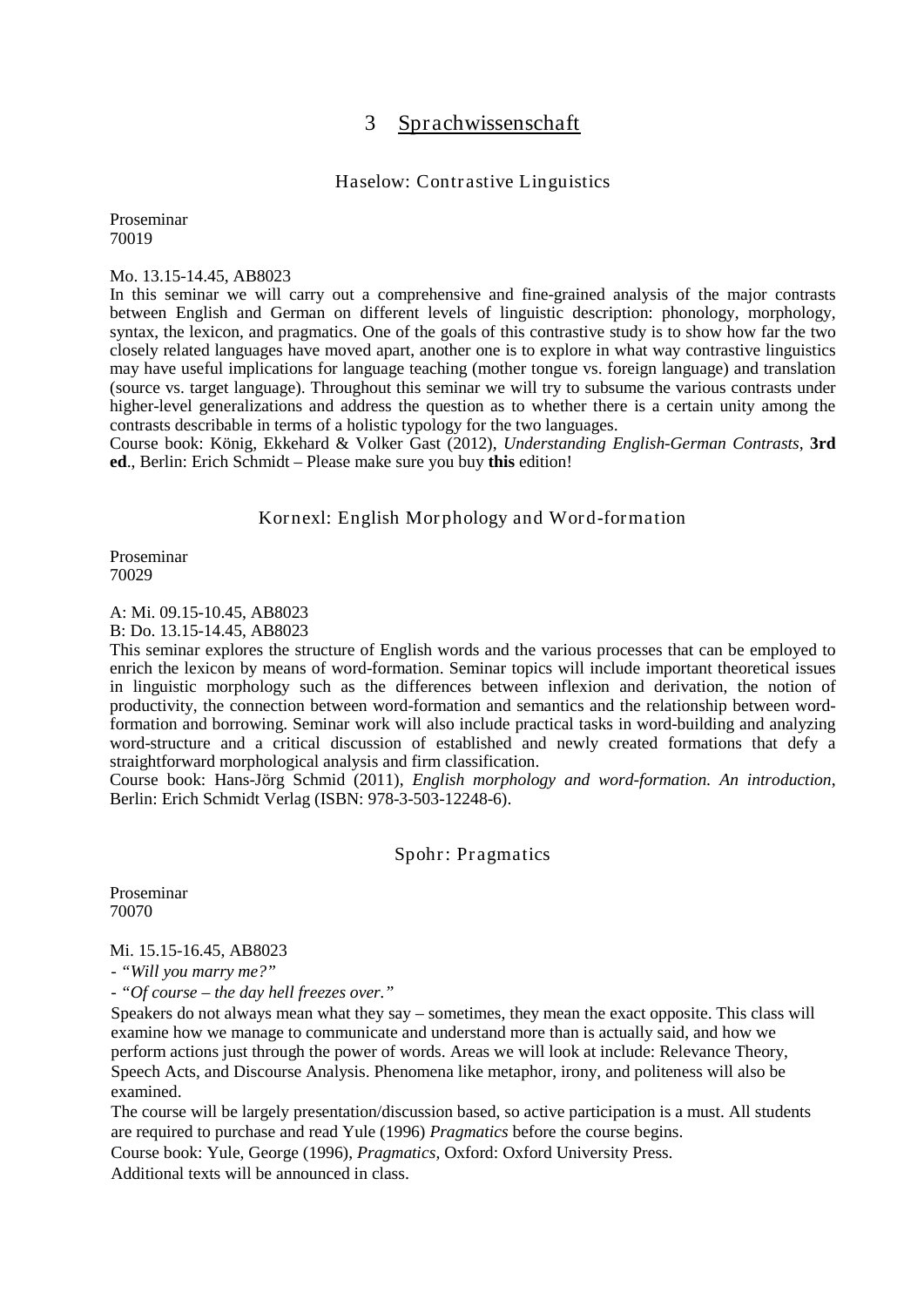# Wannisch: An Introduction to Middle English

Proseminar 70015

### Di. 15.15-16.45, U-H3-421

The period from the Norman Conquest to about 1500 marked a decisive step in the development of English from a primarily synthetic to a chiefly analytic language with an exceptionally large and varied vocabulary – much of it borrowed from French and Latin – and an increasing tendency towards standardization. The major linguistic processes that led to these changes will be exemplified by selections of Middle English writing that attests to the diversity of literary genres and the richness of medieval English life and culture.

Course book: Horobin, Simon and Jeremy Smith (2002), *An Introduction to Middle English*, Oxford: Oxford University Press.

### Wannisch: An Introduction to Semantics

Proseminar 70012

Di. 17.15-18.45, U-H3-421

Semantics explores the relations between word, world and mind. We will start with essential concepts like the linguistic sign, reference, sense and denotation to get closer to what 'meaning' actually means. Describing lexical relations (synonymy, antonymy, polysemy etc.) will help us to analyse meaning structurally, while a closer look at mental concepts, which show how meaning is created in the mind, will introduce us to basic cognitive processes like metaphor and metonymy.

# Haselow: Fundamentals of Grammar

Übung 70067

Gruppe 1: Mo. 15.15-16.45, U-H3-120 Gruppe 2: Mo. 17.15-18.45, U-H3-120 Gruppe 3: Fr. 9.15-10.45, U-H3-228

Gruppe 4: Fr. 11.15-12.45, U-H3-421

**LA-Studierende (modularisiert ab WS 2012/13) müssen parallel zu diesem Kurs auch die Übung "Phonetics and Phonology" besuchen, da das Modul "Grundlagen der Sprachwissenschaft III"** 

**beide Kurse prüft.** Grammar is the backbone or architecture of a language since a competent speaker does not only have to master the vocabulary of a given language, but also has to know how to combine words into larger units, such as clauses and sentences. A theoretical knowledge of English grammar is therefore a prerequisite for understanding what speakers do when they use their language. This course is intended to assist students in their study of the grammar of English on an academic level. It provides practice in applying the principles and rules formulated in scientific grammars, focusing on word-classes and the structure of words (morphology) in the first half of the semester and on the principles of English sentence structure (syntax) in the second one.

Course book: Biber, Douglas, Susan Conrad & Geoffrey Leech (2002), *Longman Student Grammar of Spoken and Written English*, London: Longman.

Spohr: Phonetics and Phonology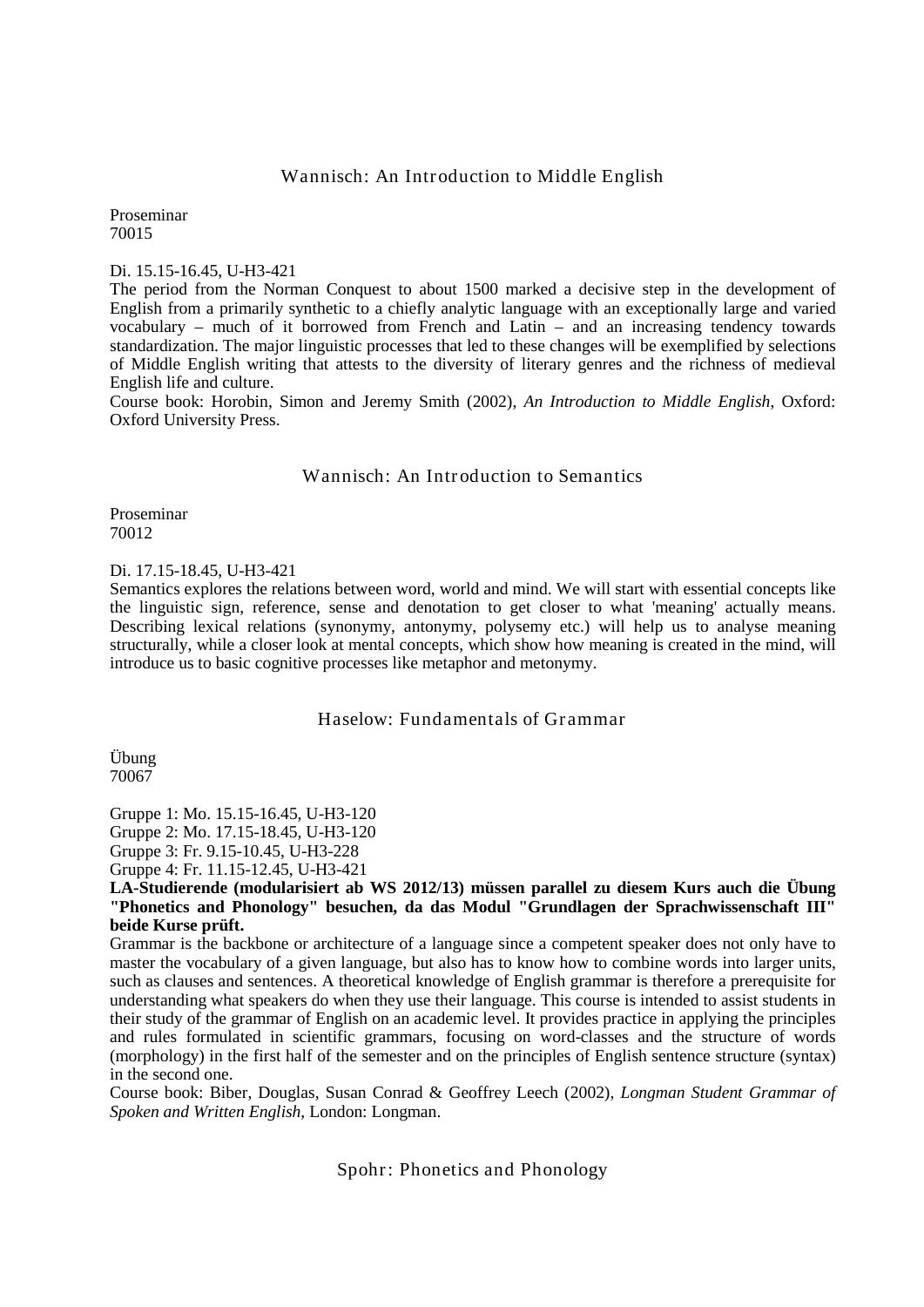Übung 70077

Gruppe 1: Mi. 13.15-14.45, AB8023

Gruppe 2:

Gruppe 3: Do. 11.15-12.45, AB8023 Gruppe 4: Do. 15.15-16.45, AB8023

**LA-Studierende (modularisiert ab WS 2012/13) müssen parallel zu diesem Kurs auch die Übung "Fundamentals of Grammar" besuchen, da das Modul "Grundlagen der Sprachwissenschaft III" beide Kurse prüft.**

This class will focus primarily on the two main standard varieties of spoken English: British Non-Regional Pronunciation, and General American English. The sound systems of these two varieties (i.e. their individual vowels and consonants, and how they interact) will be studied – first for isolated words, then for connected speech. Learning to read and produce IPA transcriptions is another important aim of this course. Where it is appropriate, English and German will be compared to each other to highlight teaching/learning difficulties and find possible solutions. While this is not primarily a pronunciation class, the study of phonetics and phonology will help you improve your own pronunciation and equip you with the knowledge needed to teach English pronunciation to students.

The course book (which all students must have) is:

Beverly Collins and Inger M. Mees (2013), *Practical Phonetics and Phonology: A Resource Book for Students*, **3rd edition**. London: Routledge.

(ISBN 978-0415506496) – Please make sure you buy **this** edition!

The following book is recommended as a reference:

Roach, Peter, Jane Setter and John Esling, eds. (2011), *Daniel Jones: Cambridge English Pronouncing Dictionary*, 18th edition. Cambridge: Cambridge University Press. (ISBN 978- 0521152556; pb with CD-ROM)

Kornexl: Analysing Early English: Form, Function and Change

Hauptseminar 70054

Mi. 11.15-12.45, AB8023

This seminar will explore a variety of systemic changes that have affected the grammar of English from Anglo-Saxon times up to the present day. The analytical and evaluative criteria gained from a study of theoretical approaches to linguistic change will be applied to key processes such as the loss of inflexional markers and the different strategies compensating for it, major shifts in the sound system and changes in word structure and accentual patterns. Texts from the various stages of the history of English will be provided both for illustration and practical analysis.

Haselow: Analysing Spoken English

Hauptseminar 70056

### Mo. 17.15-18.45, AB8023

The structure of spoken language differs in several respects from that of written language. Examples are the occurrence of ellipses, dysfluencies (pauses, hesitations, repairs), modal expressions, or discourse (boundary) markers. Such phenomena violate our conception of a 'well-formed' or 'correct' structure which, as in all literate societies, is shaped by a strong written-language bias. However, as our analysis based on electronic corpora of formal and informal spoken English will reveal, spoken language exhibits an astonishingly sophisticated grammar that needs to be granted a status of its own. For our analysis we will adopt a "usage-based" theoretical model of language in order to show how linguistic structures can be shaped by communicative and cognitive factors and by interactional routines.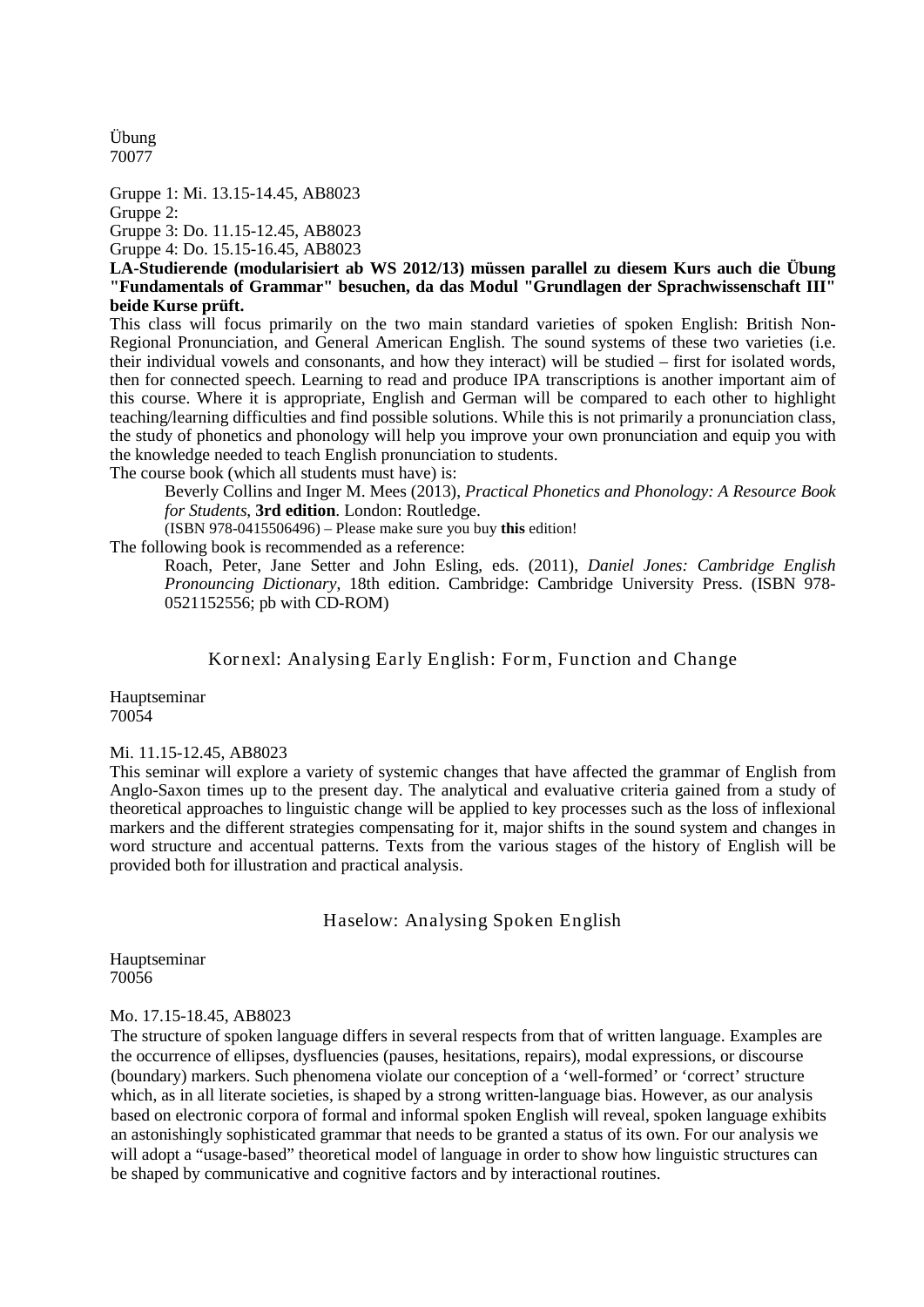Course book: Jim Miller & Regina Weinert (1998/2009), *Spontaneous Spoken Language: Syntax and Discourse*, New York: Oxford University Press (ISBN: 978-0199561254, pbk).

Kornexl: English in Contact: Processes and Results

Hauptseminar 70053

Di. 09.15-10.45, AB8023 **Nicht für B.A. Nur für folgende Studiengänge: British and American Transcultural Studies, Master (2010) Englisch, LA Gymnasien (Hauptfach und Beifach, 1991)** Details finden Sie im Abschnitt "British and American Transcultural Studies".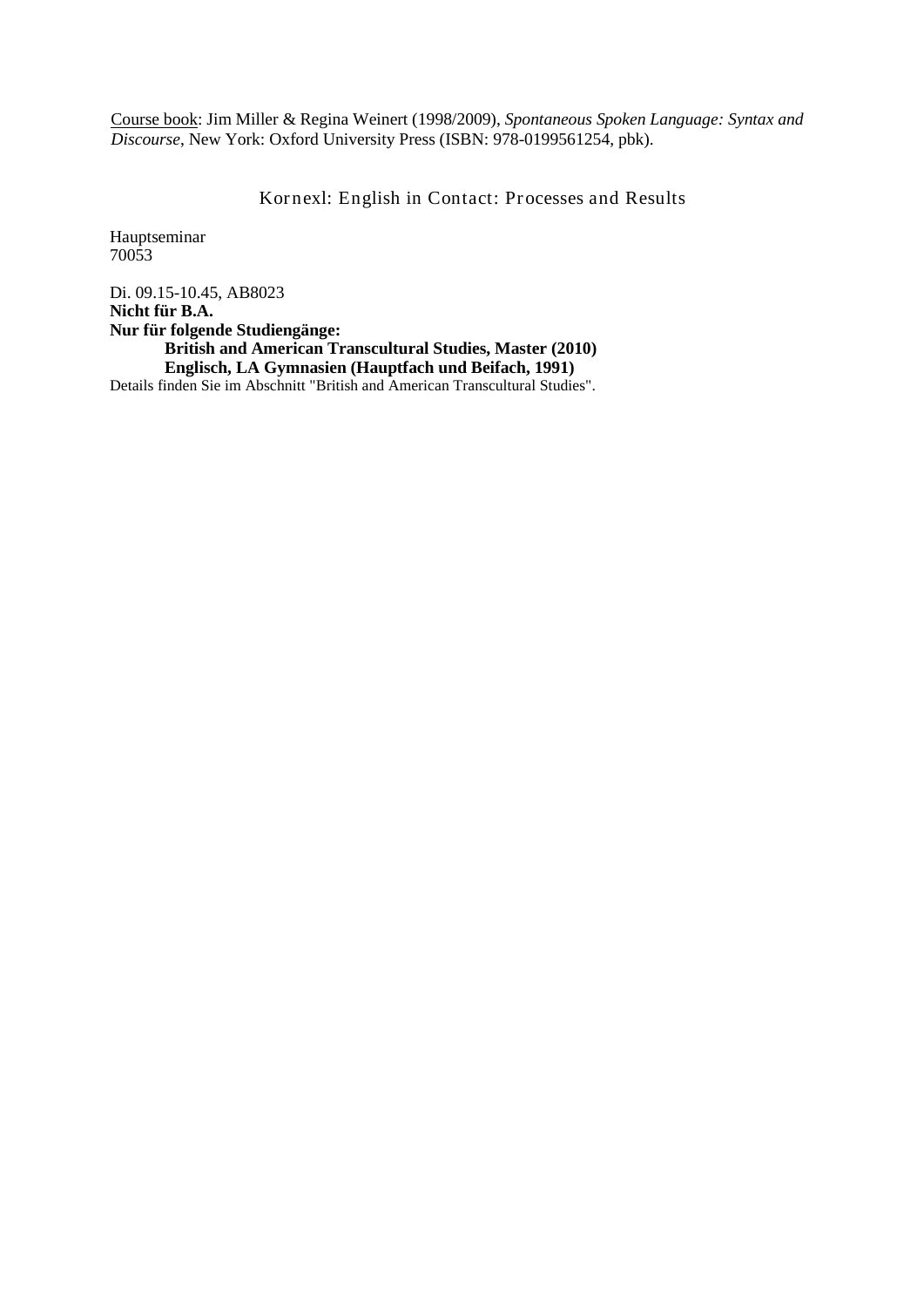# 4 Kultur

### Rossow: Grundkurs: Introduction to Cultural Studies

<span id="page-10-0"></span>Grundkurs 70160

### Mo. 9.15-10.45, HSR

This course introduces students to the study of culture and provides them with some of the theoretical foundations for later courses in cultural studies. The course is divided into two main sections. It starts with a brief outline of the origins of the field and its history, and then progresses by giving students an accessible introduction to some of the core concepts used in cultural studies to analyse and describe social phenomena: globalisation, nation and national identity, class, multiculturalism, ethnicity and 'race', and sex and gender. Students will be shown how these theoretical concepts can be applied to investigate concrete cases. The applications should, among other things, illustrate the usefulness and versatility of the methodological approaches and analytical tools provided by cultural studies. A *Reader* with a selected bibliography will be provided at the beginning of the course. Participants also have to buy Hartley, John (2011) *Communication, Cultural and Media Studies. The Key Concepts*, London and New York: Routledge (ISBN 0-415-26889-3).

Mackenthun: Cultures of Dissent in the United States

Proseminar 70164

#### Do. 15.15-16.45, HSR ab 11.4.2013

Right from its inception in Puritan times, the political identity of the (future) United States has been characterized by a rhetoric of dissent (Bercovitch), a rhetoric awkwardly joined by a quasi-religious sense of providential mission. This official rhetoric of dissent (against European conservatism) and imperial mission (toward the peoples to be 'civilized') has in turn inspired many critical voices from within American society. In seeming contradiction to the image currently broadcasted of the United States, American society has had one of the most active countercultures worldwide, which, culminating in the protests against the Vietnam War in the late Sixties, has shaped the identities of a whole generation on both sides of the Atlantic Ocean. A new culture of dissent is forming in response to America's current foreign policy. In this seminar, we will look at examples of political dissent (both texts and film) from the Puritan dissentress Anne Hutchinson to the Occupy movement and try to discern the reasons for the ongoing discrepancy within American society between (neo)conservative ideologies on the one hand and grassroots radicalism on the other. As a textual base, students are required to purchase Timothy D. McCarthy, *The Radical Reader*. *A Documentary Reader of the American Radical Tradition*. New Press, 2003. ISBN-10: 1565846826, as well as a *Reader* at Copy&Paste. **Please sign up via Stud.IP; if the system rejects you or puts you on the waiting list, come to the first session in any case. Admission to this class depends on passing a QUIZ on the essay by Sacvan Bercovitch, "The Problem of Ideology in a Time of Dissensus." Bercovitch,** *Rites of Assent***. NY, 1993: 353-76, in the first session (Text in seminar** *Reader***).**

### Wallat: Crime and Punishment in American History

Proseminar 70166

#### Fr. 09.15-10.45, AB8023

The course offers a panoramic history of the criminal justice system from Colonial times to the present. Its composition relates to continual controversy about fundamental issues in the USA. Based on prevailing ideas of the American Dream and current debates about political, socio-economic and cultural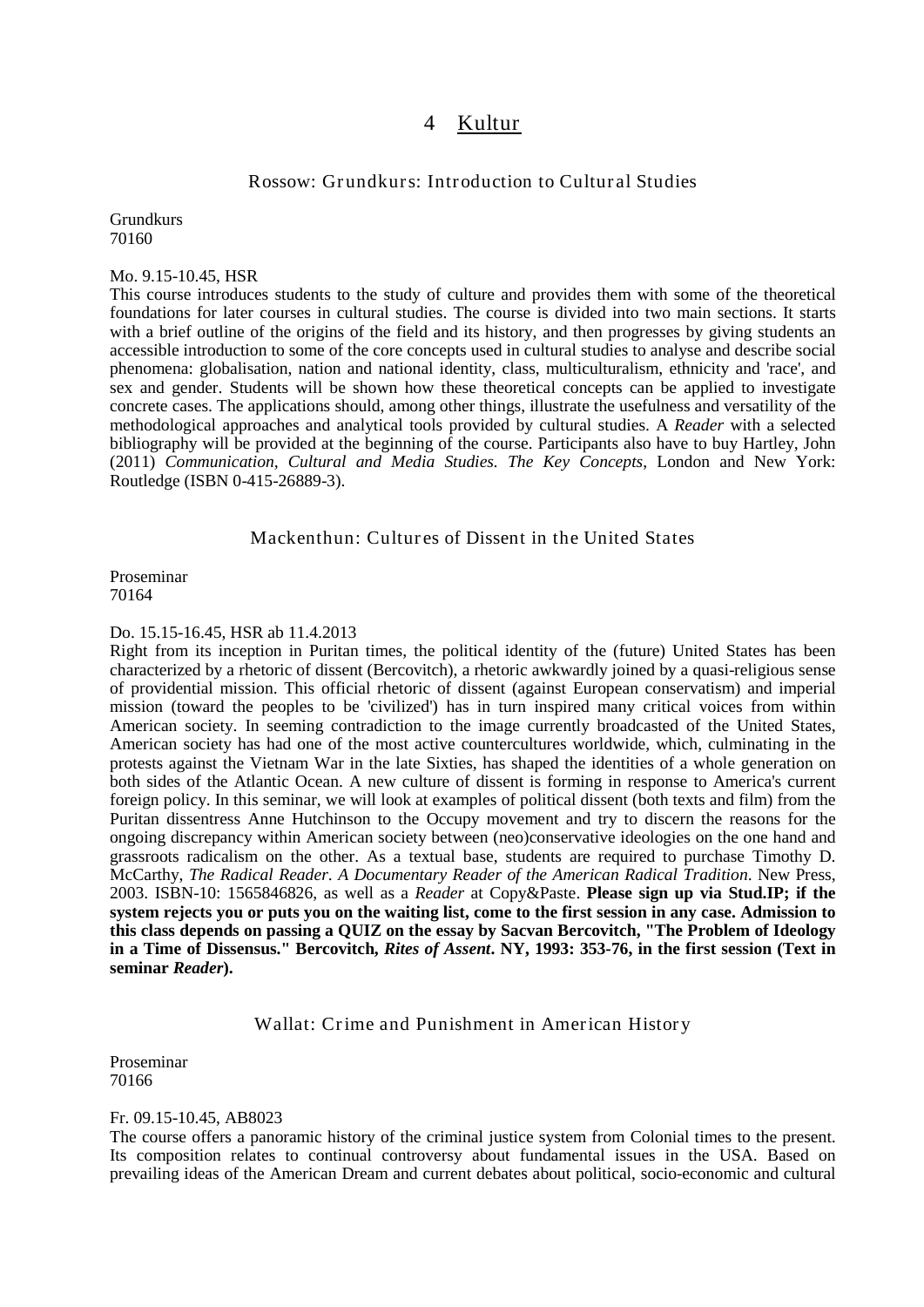changes and challenges in America, the issue will be discussed within the broader context of American culture.

Please buy and read Lawrence M. Friedman's critical study *Crime and Punishment in American History*  (Basic Books 1993)*.* ISBN-10: 0465014879.

A *Reader* with additional critical texts, a selected bibliography and a list of topics for term papers will be provided at the beginning of the course.

Rossow: There Ain't No Black in the Union Jack

Proseminar 70167

Di. 11.15-12.45, AB8023

One of the most interesting challenges for British society in the period after the Second World War was the large-scale immigration of considerable numbers of non-white immigrants from Britain's remaining and former colonies, and the development of a significant multicultural ethnic-minority community. This course examines the historical background of this development, the main periods of immigration from the Empire/Commonwealth, and the position of non-white ethnic minorities in contemporary Britain. Particular attention will be devoted to the crucial but contentious concepts of racism, racial discrimination, assimilation, integration and multiculturalism.

A *Reader* with a selected bibliography will be provided at the beginning of the course.

Rossow: Northern Ireland – the Long Making of a Contemporary Problem

Proseminar 70168

### Mi. 17.15-18.45, AB8023

For centuries, Ulster/Northern Ireland has been at the eye of the storm between Ireland and Britain, and the complexity of its history continues to intrigue its people and baffle the outside world.

The course does not attempt to provide a comprehensive account of the province's history, which spans nine thousand years. Rather, using a highly selective approach, some of the arguably most significant events and developments are analysed. These include, among others, the early settlements; the plantations; the Penal Laws; the rise of the United Irishmen and Orangeism; the Act of Union; emigration and the Great Famine; the Home Rule crisis and partition; civil rights and the Troubles. We will conclude the course by examining the current situation.

A *Reader* with a selected bibliography and the list of topics for term papers will be provided at the beginning of the course.

### Linke: American Music Biopics and the American Dream

Hauptseminar 70206

### Mi. 11.15-12.45, AB7023

Biopics, that is, biographical pictures, are a film genre in which the life of a historical person is retold in a feature film. The life of the person selected for a biopic provides the material for an exemplary negotiation of central issues, conflicts and values of a culture or cultures. The lives of musicians, especially those who have produced popular music, have particularly frequently been sites where cultural battles were fought and certain myths and values were embodied excessively. In this class, some selected biopics such as *Ray* (Ray Charles), *What's Love Got to Do with It* (Ike & Tina Turner), *Walk the Line* (Johnny Cash) and *I'm not There* (Bob Dylan) will be analysed with regard to their representation of American music and musicians as well as the connection between the portrayal of American musicians' lives and the American dream. Brief introductions to the genre, film analysis and the concept of the American Dream will be followed by in-depth analyses of the films. Students who want to enrol in this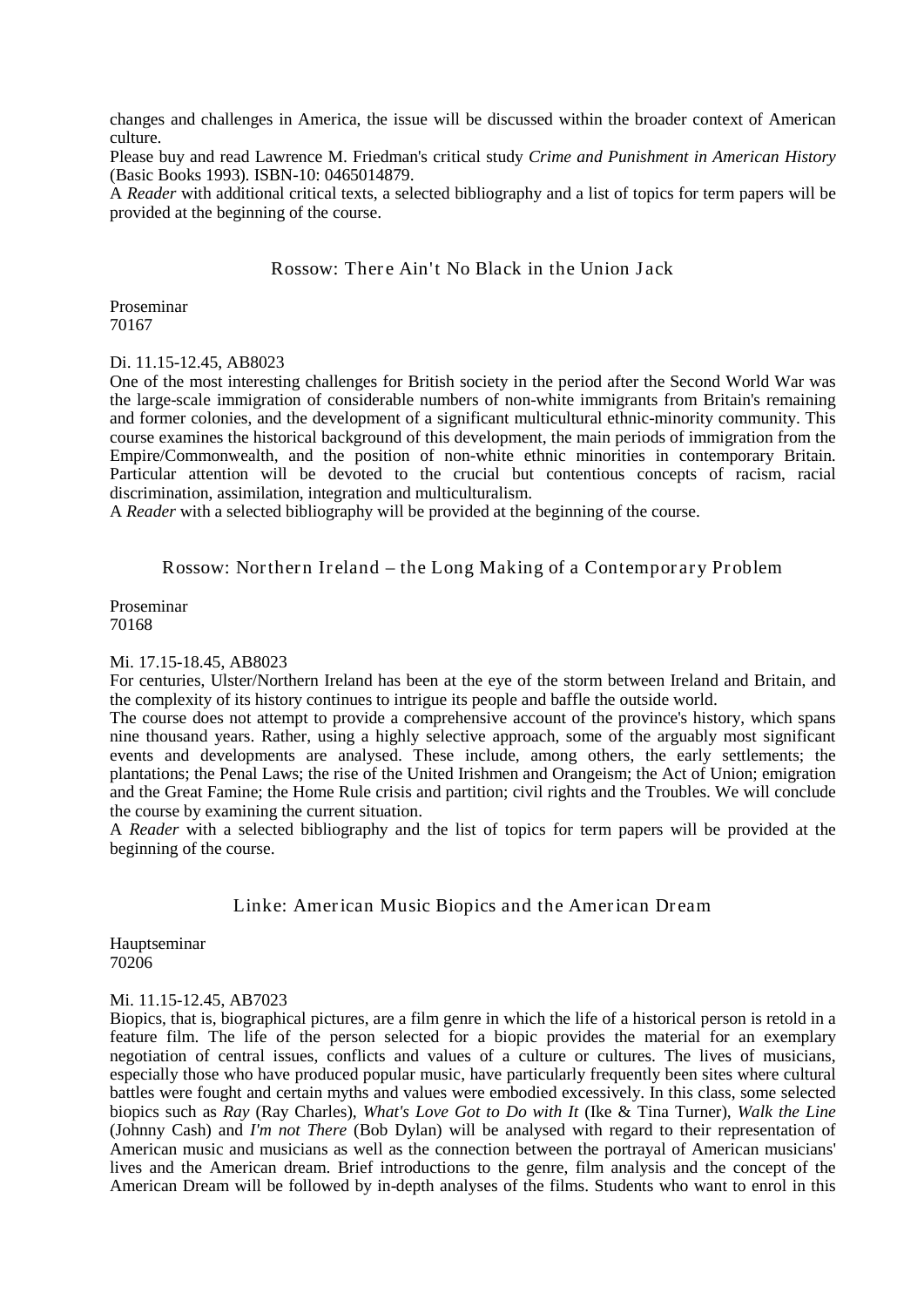class should be genuinely interested in music and open to musical styles other than the ones they prefer in their daily lives, and they must be prepared to watch the films outside class.

A *Reader* with some basic texts on biopics, film analysis, the American Dream and musical styles will be provided at Copy & Paste, Ulmenstraße.

# Mackenthun: American Captivity Narratives

Hauptseminar 70207

#### Fr. 09.15-10.45, AB8028 ab 12.4.2013

Fantasies about "foreign captivity" are in American national culture, what Victor Turner would call a "root paradigm": one of the most important myths of collective identity. Captain John Smith's captivity precedes his 'rescue' by Pocahontas, romanticized into a story of intercultural love. The Puritans viewed themselves as a second people of Israel escaping from Papist bondage, only to be threatened by new captivity at the hands of Indians. Indian captivity narratives, especially those narrated by women, became one of the most popular genres and vehicles of intercultural myth-making in the United States. Fugitive slaves took recourse to the same Biblical captivity plot as the Puritans to describe their escape from bondage and their dangerous path to freedom. In this class, we will read a wide selection of such texts and discuss the ways in which the captivity plot has been reimagined in textual form, visually, and on screen. Next to a *Reader* (Copy&Paste), the following texts have to be purchased:

*The Classic Slave Narratives*. 2002/2012. Ed. Henry Louis Gates. Signet. ISBN-10: 0451532139

*Women's Indian Captivity Narratives*. 1998. Ed. Derounian-Stodola. Penguin. ISBN-10: 0140436715

**Please sign up via Stud.IP; if the system rejects you or puts you on the waiting list, come to the first session in any case. Admission to this class depends on passing a QUIZ on Mary Rowlandson, "A Narrative of the Captivity and Restauration," in the first session (text in Derounian-Stodola, anthologies, online).**

# Linke: Transcultur ality in Colonial Contexts: Representations of Cultural Contact on Film

Hauptseminar 70205

Mo. 09.15-10.45, AB10012 **Nicht für B.A. Nur für folgende Studiengänge: British and American Transcultural Studies, Master (2010) Englisch, LA Gymnasien (Hauptfach, 1991)** Details finden Sie im Abschnitt "British and American Transcultural Studies".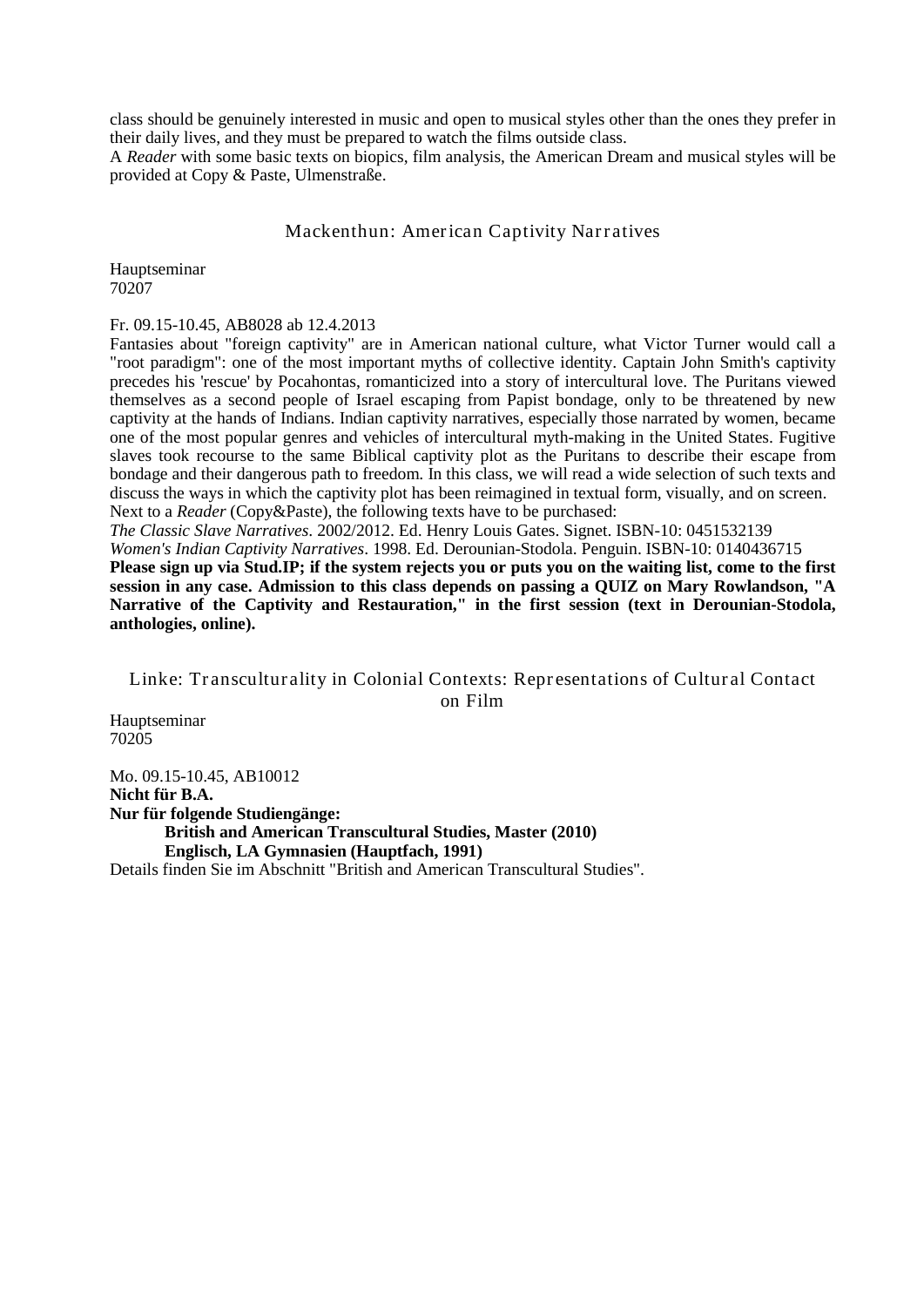# 5 Fachdidaktik

# <span id="page-13-0"></span>Garbe, Linke, Schmidt, Schütt: Grundkurs: Grundfragen der Fachdidaktik

Grundkurs 70233

Mo. 11.15-12.45, HSS3

Inhaltliche Schwerpunkte: Gegenstand und Bezugswissenschaften der Fachdidaktik Englisch; Unterrichtskonzeptionen; Ziele und Inhalte des Englischunterrichts; didaktisch-methodische Grundstrukturen der Arbeit an Kenntnissen und der Entwicklung sprachkommunikativen Könnens; Lernerorientierung im Englischunterricht.

# Schütt: Grundkurs: Frühbeginnender Englischunterricht

**Grundkurs** 70221

### Mo. 13.15-14.45, gerade Wochen, AB8028

*The early bird twitters best*: das Wissen darüber, wie Kinder (fremde) Sprachen lernen, ist die Grundlage erfolgreichen Sprachunterrichts. Im Grundkurs wird die Vieldimensionalität des Sprachenlernens beleuchtet und theoretische Hintergründe des Lernens und Spielens im Grundschulalter diskutiert. Die Gestaltung des Übergangs zum "regulären" Englischunterricht in Klasse 5 wird thematisiert. Methodische Schlussfolgerungen aus Praxisbeispielen und Erfahrungsberichten sollen zu anregender, kindgerechter Unterrichtsgestaltung befähigen.

# Garbe / Schmidt: Englischunterricht zwischen Vermittlung und Aneignung A + B

Proseminar 70240/70241

Kurs A, Garbe (70240): Mo. 09.15-10.45, AB8028

Kurs B, Schmidt (70241): Mi. 09.15-10.45, AB8028

Die Lehrveranstaltung vertieft die im Grundkurs vermittelten Prinzipien des Lehrens und Lernens anhand typischer Unterrichtssituationen und -materialien. Die Studierenden werden befähigt, diese zu analysieren, zu entwickeln und zu gestalten.

# Garbe: Literarische Texte im Englischunterricht

Hauptseminar 70244

### Do. 09.15-10.45, AB8028

Die Textdidaktik muss vor allem die Fähigkeit fördern, verstehend nachzuvollziehen, was andere bewegt hat, ihre Aussage so zu machen, wie sie sie machen. Ein weiterer Aspekt dieser Arbeit sollte es sein, dass den Schülern bewusst wird, dass 'jemanden verstehen' nicht heißt, dass das Verstandene bzw. die Position des anderen auch gebilligt werden muss. Schließlich gehört zur Textdidaktik auch die Fähigkeit, sich selber und anderen durch sprachlich explizierende Formulierungen zu verdeutlichen, was die gegenseitigen Positionen sind. Im Mittelpunkt des Seminars stehen deshalb aktive Methoden im Umgang mit literarischen Texten, die eine stärker traditionelle Teilung in Analyse und Imagination, Intellekt und Emotion vermeiden sollen. Stattdessen werden begründete persönliche Reaktionen auf den Text gefördert, bei denen die Schüler (literatur-)kritische Gedanken und Empathie verbinden können. Dabei wird der Wert individueller Arbeit nicht unterschätzt, jedoch sollen die Schüler zu partizipatorischen und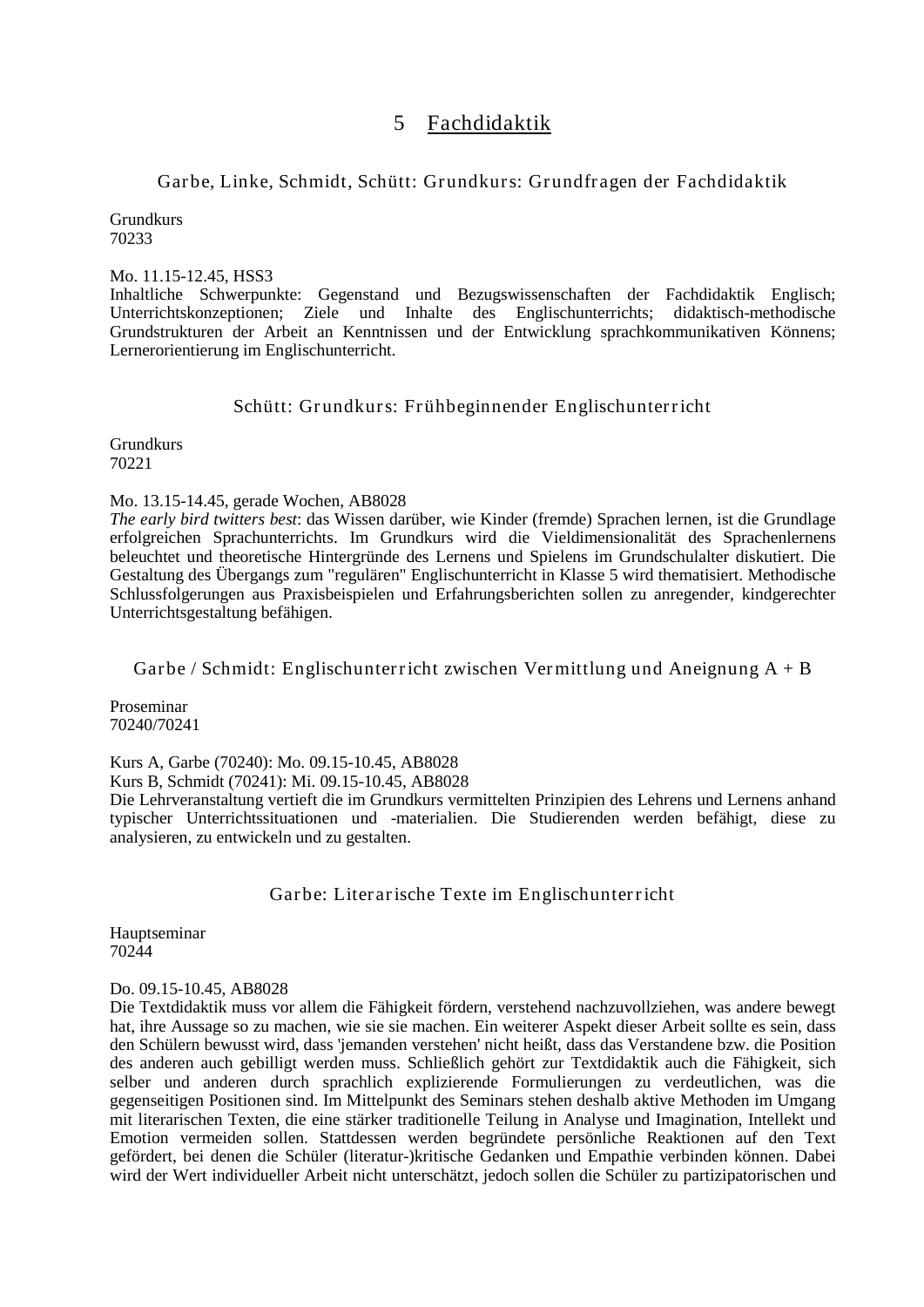kooperativen Aktivitäten angehalten werden, um Bedeutungen des Textes zu entdecken und sich damit auseinander zu setzen.

Linke: Teaching Culture through (Visual) Media

Hauptseminar 70269

### Mo. 15.15-16.45, AB8023

The usefulness of various media in the EFL classroom has been widely acknowledged for a long time, and visualisation has ranged high among the principles of language teaching. Nevertheless, the effort that is required when media are to be employed efficiently and in a focused way for the development of skills and knowledge in EFL has often been underestimated. This class will start with reflections on the kinds of media and the various goals of English language teaching, especially with regard to cultural and intercultural learning. Then we will discuss various media and their value for (inter)cultural learning. The media will range from cartoons and paintings to photography, film and others. Students will have the opportunity to prepare practical examples of the use of media for specific goals in (inter)cultural learning. A *Reader* with some basic texts on media, intercultural learning and media use will be provided at Copy & Paste, Ulmenstraße.

Garbe: Darstellendes Spiel im Englischunterricht

Übung 70250

Di. 09.15-10.45, gerade Wochen, AB8028 ab 9.4.2013

Theoretische Grundlagen des darstellenden Spiels und Möglichkeiten ihrer praktischen Umsetzung stehen im Mittelpunkt dieser Lehrveranstaltung. Die Studenten lernen die motivierende Rolle des darstellenden Spiels kennen und erwerben Kenntnisse über die Möglichkeiten des Einsatzes von zur Dramatisierung geeigneten Texten und Kriterien zu deren Auswahl. Eine optimale Prozessgestaltung wird anhand typischer Fallbeispiele geplant und diskutiert.

Garbe: Reading is Fun – Zur Arbeit mit Lesetexten im Englischunterricht

Übung 70256

### Di. 09.15-10.45, gerade Wochen, AB8028

Neben einem allgemeinen Überblick über die Lesestrategien und Komponentenübungen zur Entwicklung des Lesens, die durch Beispiele erläutert werden, steht die kreative Gestaltung von Aufgaben zur Steuerung des Leseprozesses, zur Auswertung des Gelesenen und für die weiterführende Arbeit mit dem Text im Mittelpunkt der Lehrveranstaltung.

# Schütt: Medien im modernen Fremdsprachenunterricht

Übung 70252

### Mo. 13.15-14.45, ungerade Wochen, AB8028

Die theoretischen Grundlagen des Umgangs mit (modernen) Medien im Fremdsprachenunterricht sowie deren Einsatz in der Schulpraxis sind Gegenstand dieser Übung. In praktischen Beispielen wird erprobt, wie Medien für einen kreativen, handlungsorientierten Fremdsprachenunterricht sinnvoll genutzt werden können. TeilnehmerInnen erwerben den Medienschein.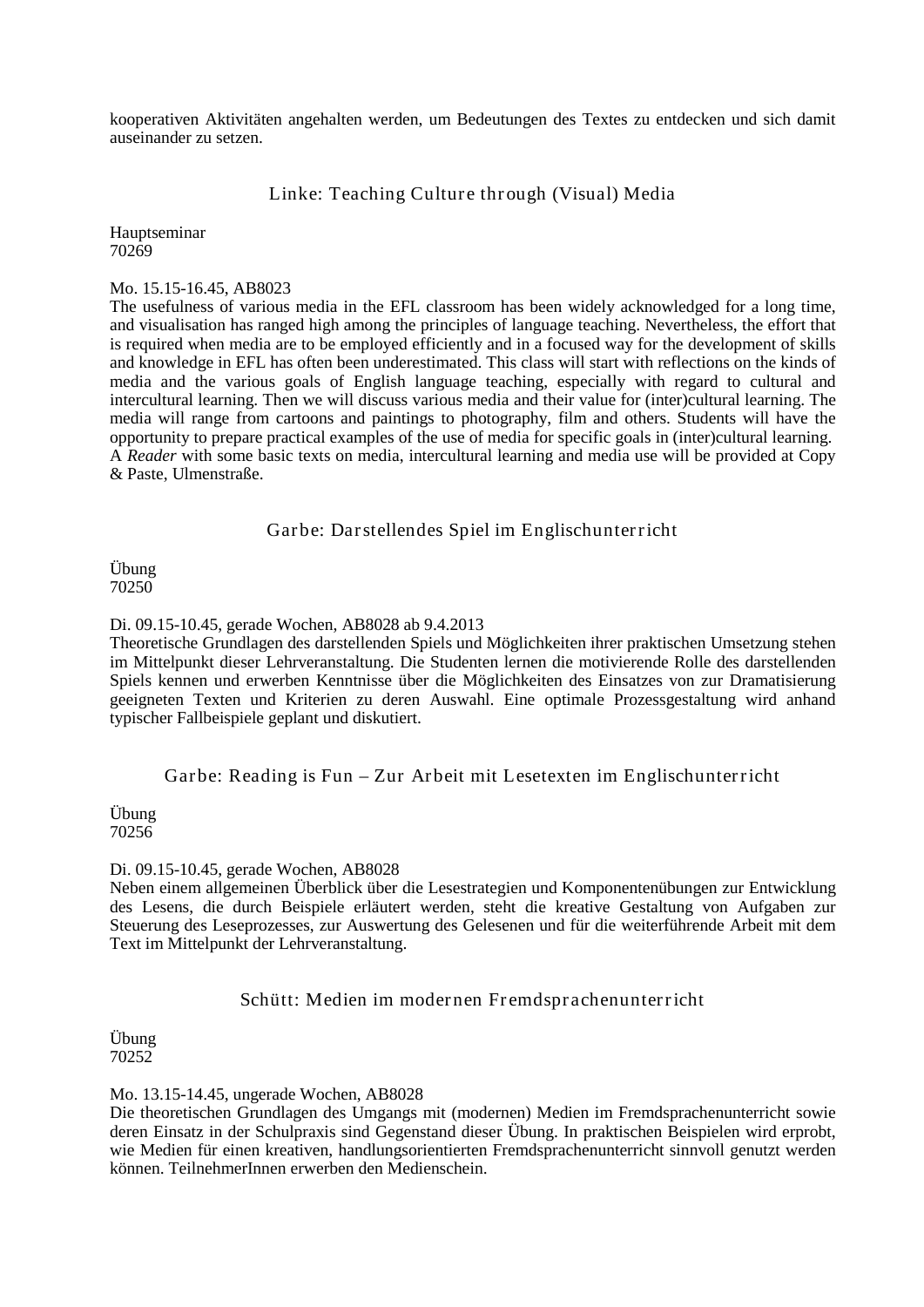# Schütt: Medienkompetenz entwickeln

Übung 70268

### Mo. 15.15-16.45, gerade Wochen, AB8028

Medienkompetenz zu vermitteln stellt ein wichtiges Ziel des modernen Fremdsprachenunterrichts dar. In dieser Übung wird untersucht, wie Strategien zur effektiven Nutzung von Medien vermittelt und die Fähigkeit zur Medienkritik im Fremdsprachenunterricht geschult werden können. Dazu werden im *peer teaching* konkrete Unterrichtsideen vorgestellt und zur Diskussion gestellt. TeilnehmerInnen erwerben den Medienschein.

# Schütt: Methodentraining für SPÜ-TeilnehmerInnen Kl. 5-12

Übung 70261

Mo. 15.15-16.45, ungerade Wochen, AB8028

Diese Übung findet begleitend zu den Schulpraktischen Übungen statt und richtet sich vorwiegend an SPÜ-TeilnehmerInnen im SS 20113.

Nach einer allgemeinen Einführung in die Methodik des modernen Fremdsprachenunterrichts werden Bedingungsfaktoren des Fremdsprachenunterrichts beleuchtet, Lernstoffanalysen durchgeführt und methodisch sinnvolles Phasieren geübt. Die Teilnehmer haben Gelegenheit, konkrete Unterrichtprozesse für die schulpraktischen Übungen gemeinsam zu planen, planerische Alternativen zu entwerfen und Material für den Unterricht auszuwählen und zu gestalten. Durch das Schreiben von Unterrichtsskizzen und Langentwürfen wird der Blick für das sinnvolle methodische Handeln im Rahmen des kompetenzorientierten kommunikativen Fremdsprachenunterrichts geschärft.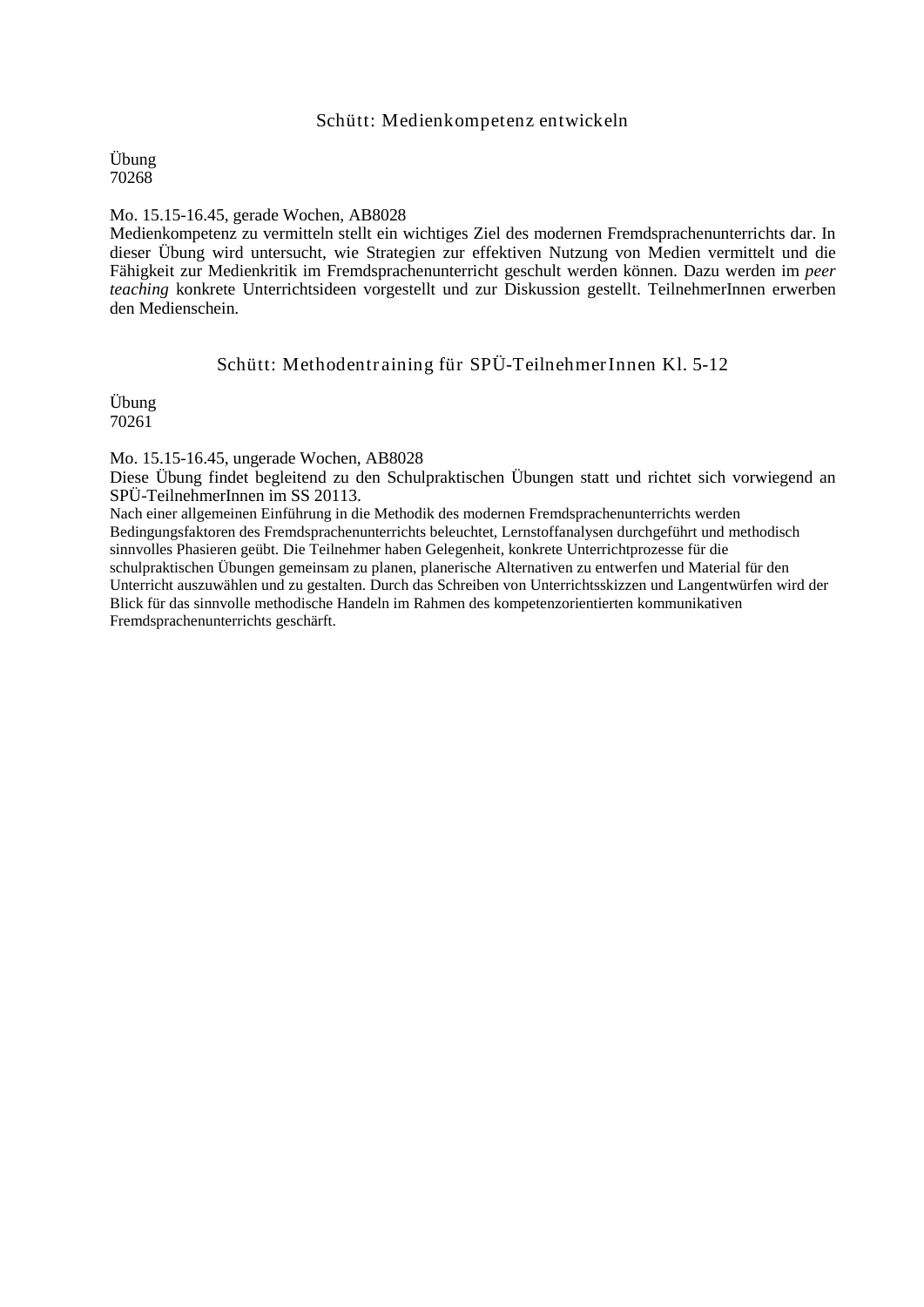# 6 Sprachpraxis

#### <span id="page-16-1"></span><span id="page-16-0"></span>**6.1 Grundstudium**

**Studierende in den modularisierten Lehrämtern können im SS 2013 (falls sie dies nicht schon im WS 12/13 getan haben) nur den Kurs Towards Proficiency (Modul "Englische Sprachpraxis I") belegen. Das Modul "Englische Sprachpraxis II" beginnt dann für alle modularisierten Lehrämter im WS 2013/14 und erstreckt sich wie auch die weiteren Module der Sprachpraxis über zwei Semester.**

Adam: Towards Proficiency

Übung 70300

Gruppe 1: Mi. 11.15-12.45, AB8028 Gruppe 2: Mi. 13.15-14.45, AB8028

This course, together with a number of skill-orientated courses offered, helps students to develop and improve their English up to the standards required in the exam. It enables them to maintain their progress in English and improve the specific aspects of English in which they are weakest. More precisely, the aims of the course are to build on the vocabulary that the students already know and increase their range of expression. 'Problem areas' of English grammar are revised in order to increase the students' awareness of and sensitivity to degrees of appropriateness in their use of English. Students are encouraged to improve their English outside class by reading widely and practising it with native speakers and with each other. Last but not least, the students are made aware of the fact that they themselves are most responsible for their own progress. The material is organized in units, each of which is based on a different topic and contains a variety of exercises and activities, focussing on the knowledge and skills students require for their English studies. As they work through the material, they progressively revise and, at the same time, build up their level of proficiency.

Zur Anschaffung empfohlene Wörterbücher:

einsprachige Wörterbücher:

*Oxford Advanced Learner's Dictionary of Current English oder Longman Dictionary of Contemporary English* zweisprachige Wörterbücher: *Collins oder Langenscheidt oder Pons Deutsch-Englisch/Englisch-Deutsch*

Bowen: Text Production I

Übung 70325

Gruppe 1: Mo. 11.15-12.45, U-H3-223 Gruppe 2: Mo. 13.15-14.45, U-H3-223

Texts are central to English studies: Most of the objects of research in Anglistik and Amerikanistik are texts, and, what is more, students need to produce texts to communicate their understanding of such textual phenomena. Students of English thus need to develop their textual competence, that is to say, their ability both to understand texts and to produce them. In this course we will develop the means to analyse texts (reading skills) and to create them (writing skills). We will first look at basic text structure and function, working on developing a vocabulary with which to discuss such issues (e.g., cohesion, coherence, thematic development, information flow). We will then take a closer look at the concept of genre (text types). In each of these steps, the learning process will focus on the active production of texts. In other words, our analysis of texts will always be grounded in the practice of writing. Flaherty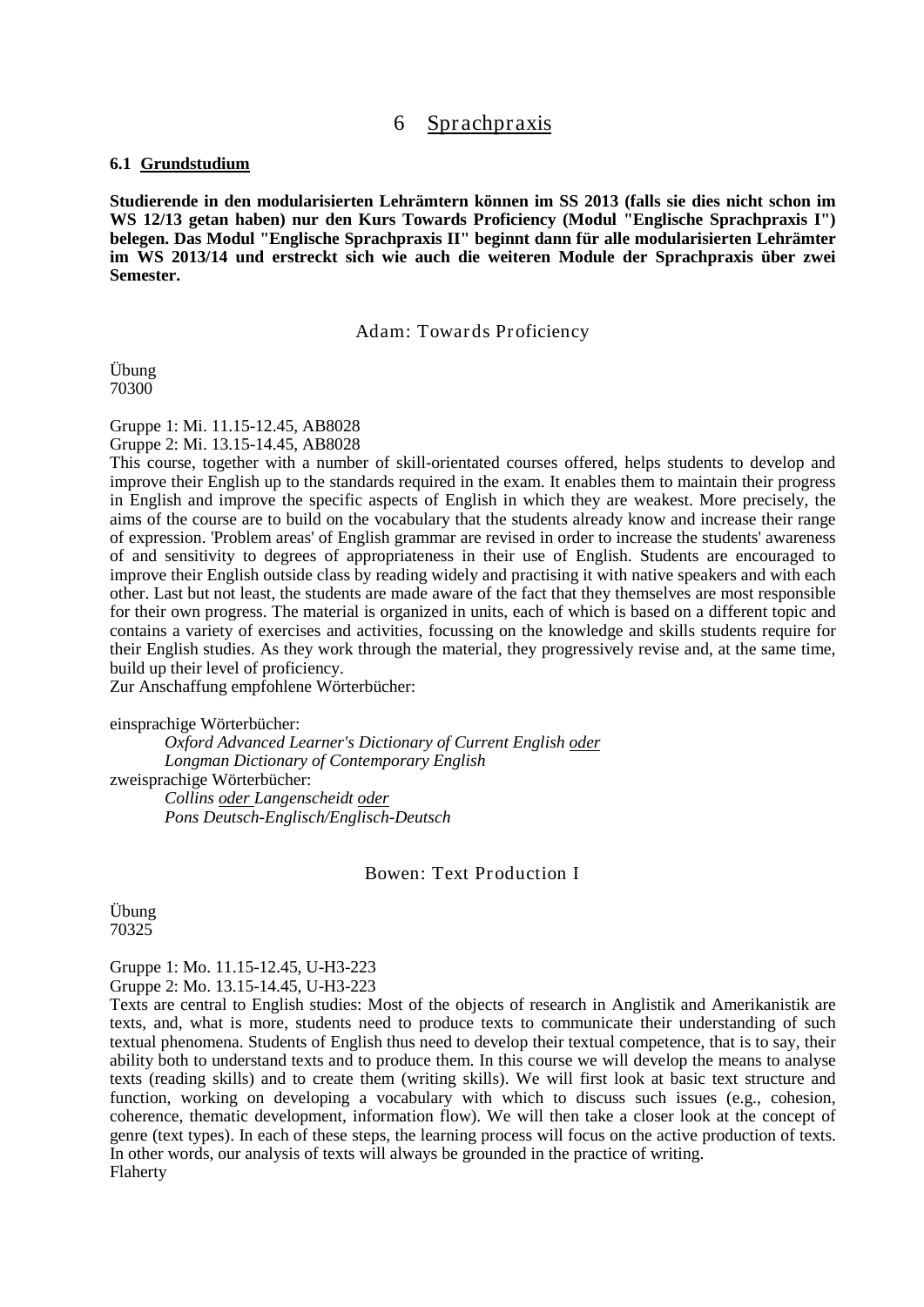# Flaherty: English Conversation

Übung 70318

Gruppe 1: Mi. 15.15-16.45, AB8028 Gruppe 2: Mi. 19.00-20.30, AB8028 Gruppe 3: Do. 15.15-16.45, AB8028

### Gruppe 4: Do. 17.15-18.45, AB8028

### **Der Erwerb eines Leistungsnachweises ist in diesem Kurs nicht möglich.**

English Conversation is designed to help you reinforce and expand your conversational skills in English. Students enrolled ought to possess basic language abilities (min. 1 semester of university level English). To broaden and improve your aptitude to converse in English, this course focuses on the particular division of language skills that are elementary to conversation. In particular, you will:

- − develop your listening comprehension skills and extend your ability to understand spoken nativespeaker language,
- − develop your ability to engage in spontaneous and oral discussion on basic themes and to respond appropriately in context-specific conversational settings,
- − expand and personalize your active vocabulary knowledge in general areas of conversation.

# Vaughan: Blogging: Reflect, Share and Debate Online

Übung 70324

### Fr. 09.15-10.45, U69-H3-222

"Blog" is a blend of two terms: 'web' and 'log'. Blogs have taken the interactive, liberating, democratising aspects of the internet and pushed the envelope even further. Whereas 23 'weblogs' were recorded as existing at the beginning of 1999, this platform is now utilised by over 100 million immensely varied individuals, groups, and organizations. Blogs enable people to reach out to and engage with others, to transcend and permeate every genre and every aspect of the mass media; Rebecca Blood has described them as transforming "both writers and readers from "audience" to "public" and from "consumer" to "creator." (Blood, Rebecca. "Weblogs: A History and Perspective", Rebecca's Pocket. 07 September 2000. 26 July 2010. (http://www.rebeccablood.net/essays/ weblog\_history.html"). Accordingly, this course will enable you to become such a 'public creator', a member of the blogosphere; it aims to both improve your reading and writing skills, particularly with regard to developing effective argumentative techniques, and enrich your active and passive vocabulary in the process. This will involve writing entire blogs of your own and commenting on other blogs.

# Vaughan: Discussing Ideas and Rhetorical Strategies

Übung 70322

### Fr. 11.15-12.45, U69-H3-222

Politician or paramedic, teacher or technician, reporter or retailer – everyone has "ideas worth spreading". This simple concept is also the mission statement of the organisation known as TED (Technology, Entertainment, Design). TED originated in 1984 as a conference where intercultural and interdisciplinary views were shared by numerous and disparate people. The group has expanded and now also operates on a website (http://www.ted.com/) that provides access to over 400 presentations and talks from the likes of household names including former President Bill Clinton to lesser known people such as Berkeley Unified School District lunch lady Ann Cooper. In this course we will listen to various talks and proceed to determine the argumentation and rhetorical strategies of each.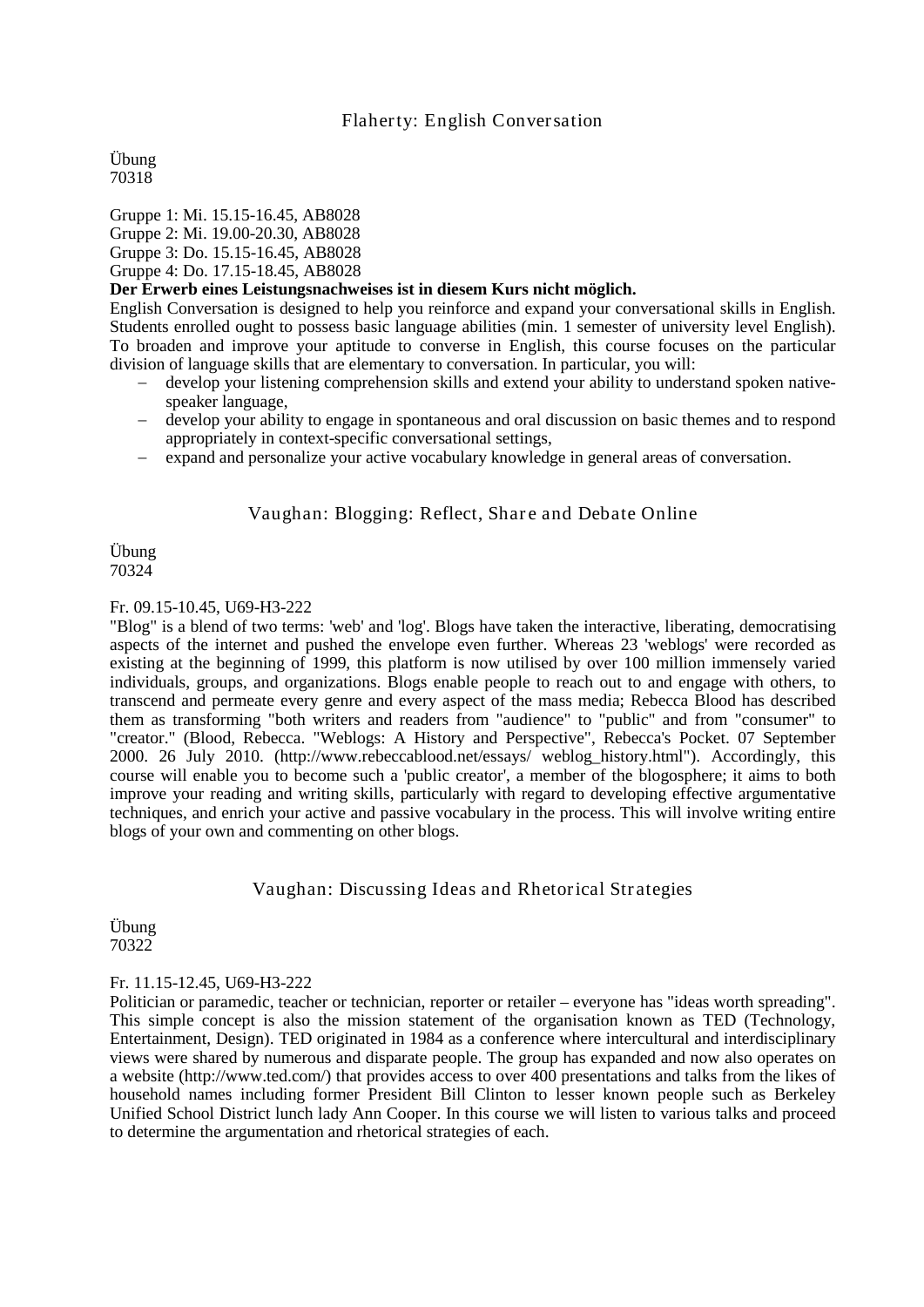# Adam: Error Analysis

Übung 70314

### Di. 17.15-18.45 AB8028

The primary goal of this course is to provide practice in spotting errors in learners' written work. It thus aims to improve the participants' own understanding of the English language. In addition, the course is concerned with the role of errors in language learning and the consequences this has for dealing with errors in the classroom, i.e. what, when and how to correct.

# Adam: Translation English – German I

Übung 70313

Di. 15.15-16.45, AB8028

The aim of this course is to develop students' ability to translate texts of different kinds into good idiomatic German. We will start with newspaper cuttings of different topics and deal with language structures. In the second half of the course we will deal with short stories; the emphasis will be on stylistic differences. Texts will be given to you in class, and the majority of the work will have to be done as homework. In class, we will compare and discuss your translations.

# Spohr: Exploring English Vocabulary

Übung 70323

#### Di. 11.15-12.45, U-H3-222

In this course, we will closely follow news reports from the English-speaking world and discuss them in class. All students will have to keep up with the latest news and current events during the week, using the webpage http://news.bbc.co.uk/. Each week, a group of students will lead a discussion, providing additional background information and suggesting points for debate. All students will then discuss the issues and events. Active participation is obligatory.

This class will help you practise your speaking skills; you will learn how to construct arguments and convince others of your opinion. Furthermore, closely following news and events will increase your knowledge of various English-speaking countries and increase your understanding of their culture.

### Spohr: Discussion Class: News & Current Affairs

Übung 70315

### Di. 13.15-14.45, U-H3-222

In this course, we will closely follow news reports from the English-speaking world and discuss them in class. All students will have to keep up with the latest news and current events during the week, using the webpage http://news.bbc.co.uk/. Each week, a group of students will lead a discussion, providing additional background information and suggesting points for debate. All students will then discuss the issues and events. Active participation is obligatory.

This class will help you practise your speaking skills; you will learn how to construct arguments and convince others of your opinion. Furthermore, closely following news and events will increase your knowledge of various English-speaking countries and increase your understanding of their culture.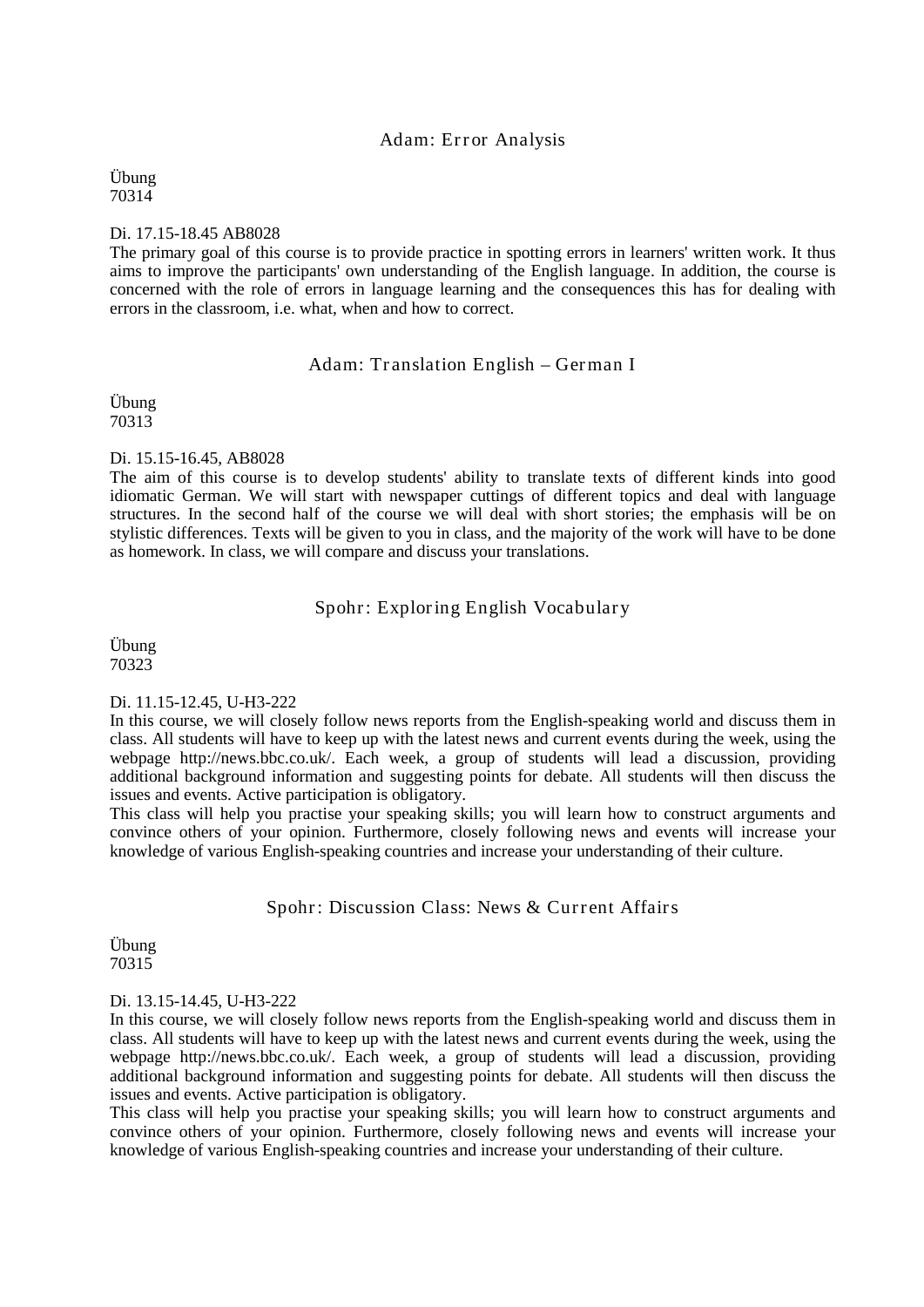### <span id="page-19-0"></span>**6.2 Sprachpraxis (Hauptstudium)**

**Studierende in den modularisierten Lehrämtern können im SS 2013 (falls sie dies nicht schon im WS 12/13 getan haben) nur den Kurs Towards Proficiency (Modul "Englische Sprachpraxis I") belegen. Das Modul "Englische Sprachpraxis II" beginnt dann für alle modularisierten Lehrämter im WS 2013/14 und erstreckt sich wie auch die weiteren Module der Sprachpraxis über zwei Semester.**

Bowen: Translation and Transculturality

Übung 70361

Di. 11.15-12.45, U-H3-416 **Nur für M.A. und Lehramt. Nicht für B.A.** Details finden Sie im Abschnitt "British and American Transcultural Studies".

# Bowen: Translation German-English I

Übung 70355

Gruppe 1: Di. 13.15-14.45, U-H3-416 Gruppe 2: Do. 11.15-12.45, AB8028

This course offers an introduction to German-English translation skills. Rather than focusing on translation theory, the course aims to give students practical insight into the translating process. In class, students will work on typical translation problems caused by grammatical and lexical factors. Each week we will address a particular grammatical or structural issue that arises from the significant differences between the English and German languages and their respective textual cultures. Over and above class work, students will be expected to prepare a translation each week involving the skills addressed in the previous week's class. Since translating into English – perhaps more than any other activity – demands an intimate knowledge of the language, students will also be given the chance to hone their overall knowledge of the English language.

# Bowen: Translation Workshop for Teacher Students

Übung 70357

### Di. 15.15-16.45, U-H3-416 **Nur für Lehramtsstudierende.**

This course has a single goal: to help teacher students prepare for the translation section of their state exams. Since the language skills of most LA students are tested solely on the basis of a translation, those getting ready to take their exams are advised to brush up their translation skills. While the language skills section of the exam demands that students have good general English language skills, the translation section poses its own particular difficulties. This course will take a look at these difficulties and help students overcome them. As the course title suggests, the course is a workshop. This means that the bulk of the time in the course will be taken up with exercises directed at improving students' chances of doing well in their exam. Each week students will be asked to translate past exams (or similar texts). In class, we will go over the translations and suggest improvements. We will also look at techniques whereby one can translate quickly and effectively. In addition, typical German-English translation problems will be addressed.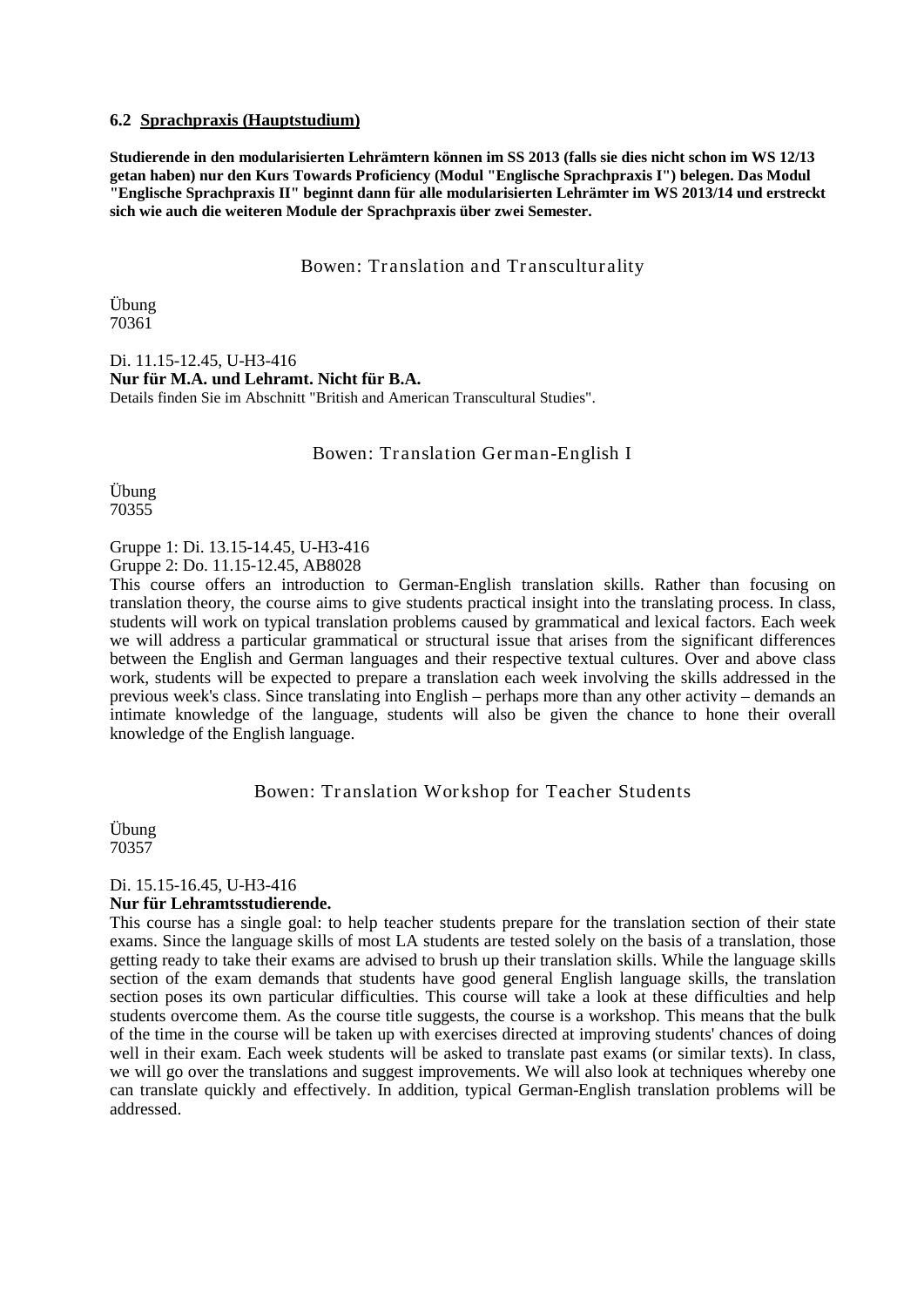### Bowen: Debating and Communication

Übung 70358

#### Mi. 11.15-12.45, U-H3-222

This course aims at improving students' communication skills by having them organize and participate in debates. Debating provides an excellent forum in which students can improve their spoken skills, for participants must not only convincingly deliver pre-prepared statements but also communicate intelligently and fluently without notes. The first section of the course will involve introducing students to the rules of debating and argumentative strategies used in debates. The second section of the course will allow students to apply their knowledge of effective communication and argumentation by having them engage in organized debates. Each week two teams will prepare a debate on a topical issue. In class, they will defend their position against the opposing team. In conclusion, the audience will be allowed to pose questions.

### Bowen: Creative Writing

Übung 70359

#### Do. 13.15-14.45, AB8028

This course uses creative writing as a means to improve English writing and reading skills. Looking at short stories and passages from novels, we will examine how writers structure their narratives using elements such as dialogue, characterization and description. Subsequently, we will apply our findings to our own short fictional texts. In each of the sections of the course, we will determine how creative writing can help us develop broader language skills. For instance, our examination of dialogue in fiction will allow us to discuss spoken English and how it can be represented in prose. Since the course regards creative writing as a collective act, all students participating in the course are expected to read their work aloud in class or to allow other students to read their texts.

### Vaughan: Essay Writing

Übung 70350

Gruppe 1: Mo. 11.15-12.45, U69-H3-222 Gruppe 2: Mo. 13.15-14.45, U69-H3-222

This course aims to further the development of students' writing abilities. In addition to reviewing sentence and paragraph structure, we will concentrate on techniques used in developing argumentation and persuasion. Students will learn to analyse a topic, develop a structure for their ideas, and edit their work to meet criteria appropriate to Hauptstudium level.

### Spohr: Translation English-German 2

Übung 70353

Gruppe 1: Mi. 17.15-18.45, AB8023

Gruppe 2: Do. 17.15-18.45, AB8023

The aim of this course is to develop students' ability to translate texts of different kinds into good idiomatic German. We will start with newspaper cuttings of different topics and deal with language structures. In the second half of the course we will deal with short stories; the emphasis will be on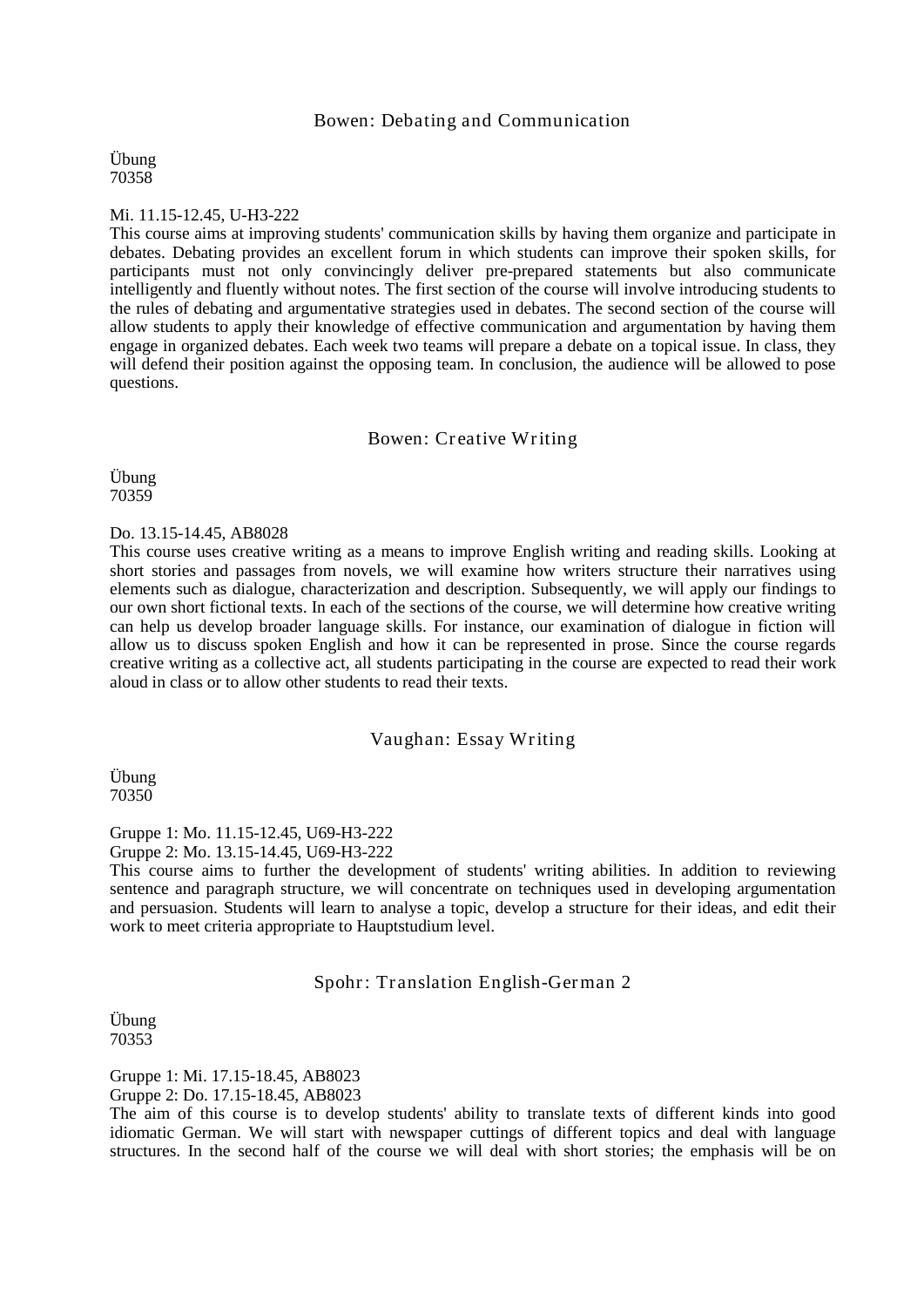stylistic differences. Texts will be given to you in class, and the majority of the work will have to be done as homework. In class, we will compare and discuss your translations.

# 7 Master: British and American Transcultural Studies

# <span id="page-21-0"></span>Linke: Transculturality in Colonial Contexts: Representations of Cultural Contact on Film

Hauptseminar 70205

### Mo. 9.15-10.45, AB10012

In this class, we will discuss colonial cultural contact and its representation on film. Our focus will be on the British in India in the 19th and early 20th centuries. Films will be selected from various times of production, about various historical events and from both Indian and British perspectives. They will cover early colonial history (*The Chess Players*, India 1977), the 1857 mutiny (*The Rising*, India 2005), the late 19th century North-West frontier wars (*The Lives of a Bengal Lancer*, UK, 1935) and the growing unrest in the 1920s and '30s (*Passage to India*, UK, 1984, and *Before Rains*, India, 2008). The analysis of each film will be embedded in readings and debates on colonial history, on characteristic features of the representation of colonial contact situations and on transculturality. Special attention will be paid to the circumstances of each film's production, the perspective from which it is shot and the various discourses and styles it taps into.

Selected secondary sources will be made available in a *Reader*, which will be provided at Copy and Paste, Ulmenstraße. Participants should be prepared to watch several films outside class.

# Mackenthun: American Maritime Encounters: Trade, Discovery, Identity (Trans-)Formation

Hauptseminar 70208

### Fr. 11.15-12.45, AB8028 ab 12.4.2013

Since times immemorial, the sea has been the setting of exciting adventures and unheard-of discoveries. This is related to its transformative quality: distant shores and the dangers of the ocean have traditionally been viewed as spaces in which identities are dissolved and renewed. Recent critics like Paul Gilroy or Marcus Rediker/Peter Linebaugh have called our attention to the social aspect of sea ventures: the "Black Atlantic" or the "Red Atlantic" as spatial constellations that generated transcultural and revolutionary identities under the impact of the slave trade and sea-borne rebellions. Literature since the  $18<sup>th</sup>$  century has responded to the challenge posed by the ocean as an imaginative setting, and the new genre of sea literature took shape through the pens of American writers like Cooper and Melville. In this class, we will look at classic sea literature and analyze the ways in which it responds to historical processes, especially slavery and imperialism, both on individual and collective levels. The following list of texts to be purchased will be completed by a *Reader* containing further primary texts as well as critical literature. Students are required to purchase (or download and print) the following texts:

Olaudah Equiano. 1789/2003. *The Interesting Narrative and Other Writings*. Ed. Vincent Carretta. Penguin. ISBN-10: 0142437166

Edgar Allan Poe. 1837/2008. *The Narrative of Arthur Gordon Pym of Nantucket*. Ed. Gerald Kennedy. Oxford UP. ISBN-10: 0199540470

Herman Melville. 1851. *Moby-Dick*. Either Oxford UP. Ed. Tony Tanner: ISBN-10: 0199535728, or Penguin, Ed. Andrew Delbanco: ISBN-10: 0142437247

Maxwell Phillip. 1853. *Emmanuel Appadocca; or, The Blighted Life* (out of print: scan)

Further texts (by Cooper, Douglass, Delany, Dana, London, etc.) will be available for Leistungsreferate.

**Please sign up via Stud.IP; if the system rejects you or puts you on the waiting list, come to the first session in any case. Admission to this class depends on passing a QUIZ on the first 100 pages of Poe,**  *Narrative of Arthur Gordon Pym,* **in the first session***.*